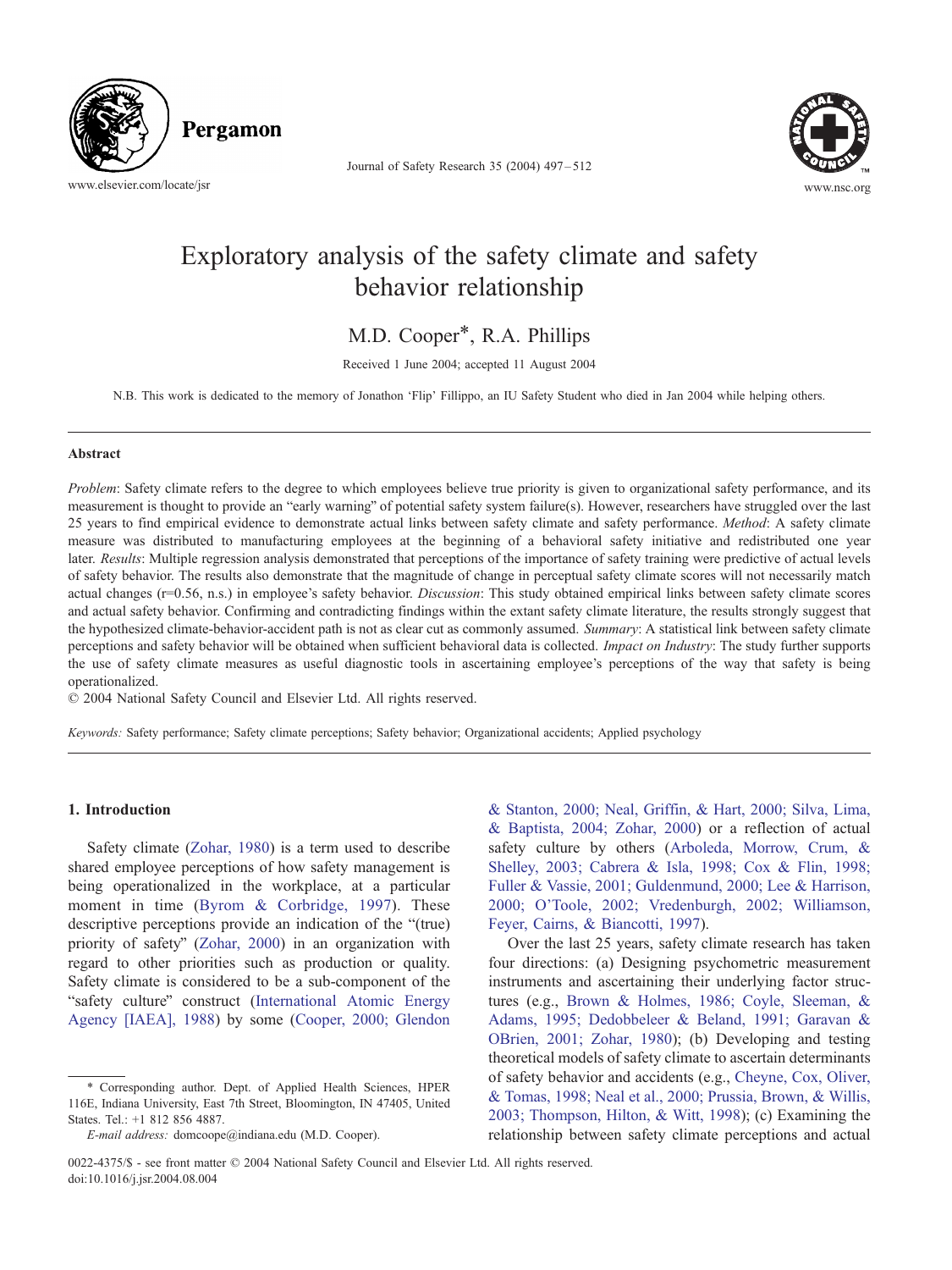safety performance ([Glendon & Litherland, 2000; Zohar,](#page-14-0) 2000); and (d) exploring the links between safety climate and organizational climate ([Neal et al., 2000; Silva et al., 2004\)](#page-14-0).

#### 1.1. Factor structures

Factor analysis is a statistical technique used to identify a relatively small number of non-observable, underlying factors that characterize underlying "constructs" (e.g., management attitudes to safety). In safety climate research, these "factors" are used to represent relationships among many sets of inter-related perceptual questions about safety. The identified "factors" simplify interpretation of these relationships by reducing the observed correlations into as few "constructs" as possible. As yet there is no universal consensus about a key set of underlying factors for the concept of safety climate, or even if one exists ([Coyle et al., 1995\)](#page-14-0). It has been suggested that analogous to the personality literature ([Barrick & Mount, 1991\)](#page-13-0) there is a Big 5 safety climate structure ([Flin, Mearns,](#page-14-0) O'Connor, & Bryden, 2000). An excellent review ([Gul](#page-14-0)denmund, 2000) indicates the complexity of safety climate as a psychological construct and exposes the Big 5 concept as somewhat premature. Many researchers point to the differences between the factor structure in [Zohar's \(1980\)](#page-15-0) study and those of [Brown and Holmes \(1986\)](#page-13-0) and [Dedobbeleer and Beland \(1991\)](#page-14-0) that used the same instrument (or variants) on different populations in different industries and countries to justify why their factor structure differs from other instruments. However, reported differences in the key underlying factor structures may simply reflect methodological differences in question generation (e.g., focus group exercises, literature reviews), sample populations (within or between companies) across industries, and the labeling of constructs according to the theoretical model driving the research ([Guldenmund,](#page-14-0) 2000). In most instances, the purpose of measuring safety climate is to provide opportunities for enquiry or change ([Carroll, 1998\)](#page-14-0) so as to improve safety performance in the measured organization. This means that industrial organizations are the major stakeholders of safety climate research. As such, it is very important that a safety climate factor should only be viewed as key if it predicts actual, or ongoing, safety performance in organizations.

Three studies have attempted to validate their factor structures by replication ([Rummel, 1970\)](#page-15-0) at two points in time with different ([Coyle et al., 1995\)](#page-14-0) or the same ([Glendon](#page-14-0) & Stanton, 2000; Thompson et al., 1998) sample populations. [Coyle et al. \(1995\)](#page-14-0) obtained a different factor structure, whereas both [Glendon and Stanton \(2000\)](#page-14-0) and [Thompson et](#page-15-0) al. (1998) obtained similar structures. Such results imply that obtained safety climate factor structures are specific to particular industries and/or sample populations ([McDonald](#page-14-0) & Ryan, 1992) or that different instruments measure distinctly different safety climate concepts ([Glendon &](#page-14-0) Litherland, 2000).

#### 1.2. Validation

Validity is a quality standard for evaluating safety climate and other psychometric measures that refers to their accuracy and appropriateness for predicting or drawing inferences about certain criteria (e.g., safety performance). Relying solely on discriminant validity (e.g., statistical differences in scale scores by demographic variables such as age) most studies have made no attempt to assess the concurrent or predictive validity of their instrument, or identified factors, against independent variables such as accident rate or other measures of safety performance ([Brown & Holmes, 1986; Carroll, 1998; Cheyne et al.,](#page-13-0) 1998; Cox & Cheyne, 2000; Cox & Cox, 1991; Dedobbeleer & Beland, 1991; Donald & Canter, 1994; Fuller & Vassie, 2001; Hayes, Perander, Smecko, & Trask, 1998; Mearns, Flin, Gordon, & Fleming, 1998; Neal et al., 2000; Prussia et al., 2003; Rundmo, 1992, 1994; Williamson et al., 1997). The universality of discriminant validity reported across all published studies suggests that sub-group differences within the same organization are a given. This accords with the purpose of safety climate measurement: to identify and explore such differences so as to implement the appropriate remedial interventions ([Budworth, 1997\)](#page-13-0). Psychometric [safety climate] instruments are deliberately designed to discriminate between people on various demographic dimensions ([Cook, Hepworth, Wall, & Warr,](#page-14-0) 1993). Thus, any between sub-group differences merely inform about the degree to which the measure has reached its initial design goals. They do not inform about the ability of the measure to assess or predict actual ongoing safety performance. Moreover, correlating demographic data collected at the same time as responses to safety climate questions are collected is not concurrent validation ([Bausell,](#page-13-0) 1986, p216).

Some researchers have attempted to assess concurrent validity (i.e., safety performance at the time of distribution) or predictive validity (i.e., forecast future safety performance) by correlating the scale or factor scores against actual accident rates (e.g., [Lee & Harrison, 2000; Mearns,](#page-14-0) Whitaker, & Flin, 2003; Niskanen, 1994; O'Toole, 2002; Silva et al., 2004; Varonen & Mattila, 2000; Vredenburgh, 2002; Zohar, 2000), expert ratings ([Arboleda et al., 2003;](#page-13-0) Diaz & Cabrera, 1997; Zohar, 1980), human error analysis ([Glendon & Stanton, 2000\)](#page-14-0), ratings of behavioral compliance ([Garavan & OBrien, 2001\)](#page-14-0), and actual safety behavior ([Glendon & Litherland, 2000\)](#page-14-0). With the exception of [Zohar](#page-15-0)  $(2000)$  who found a predictive relationship with "microaccidents" five months after distribution, no safety climate instrument has yet been found to predict actual safety behavior or ongoing levels of safety performance.

# 1.3. Safety climate modelling

Attempts to delineate the underlying safety climate constructs and their relationships with self-report indices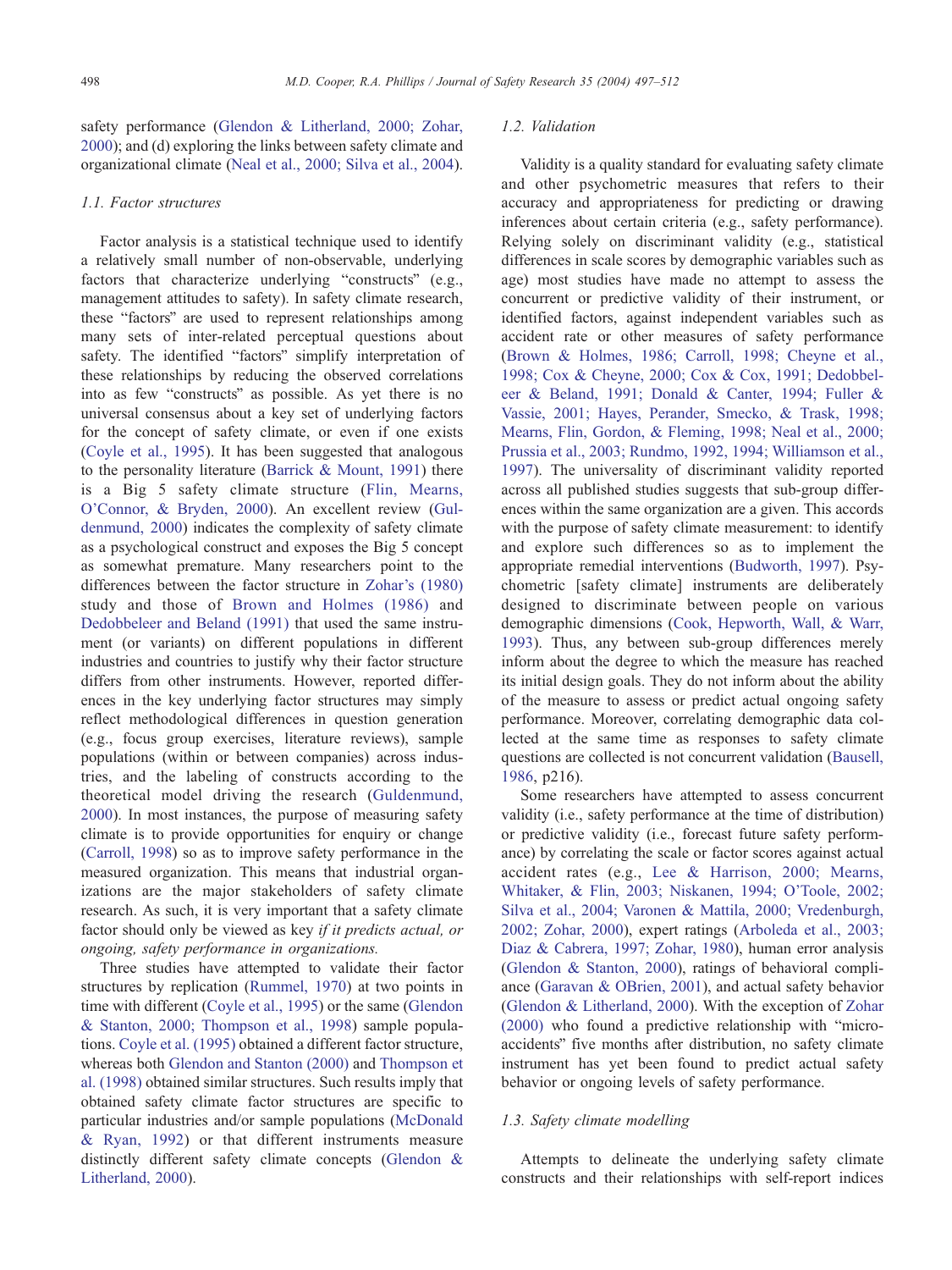of safety activity have been undertaken using a priori Structural Equation Modelling (SEM). Safety activities include subjective appraisals of the physical work environment and workplace hazards ([Brown, Willis, & Prussia,](#page-13-0) 2000; Cheyne et al., 1998), managerial assessments of employee's safety compliance ([Prussia et al., 2003\)](#page-15-0), safety hazards and self-reported compliance ([Neal et al., 2000;](#page-14-0) Thompson et al., 1998), and safety participation (Neal et al.). In the same way that differences are reported in factor structures, vast differences are found in theoretical models derived from this process. Importantly, in all of these studies the path correlations between safety climate and the selfreport safety activities show the degree of association between constructs to be moderate at best. Given that correlations between two perceptual constructs tend to be inflated ([Miller & Monge, 1986\)](#page-14-0) these modelling results may even be over-estimates of actual relationships. Nonetheless, some (e.g., [Glendon & Litherland, 2000\)](#page-14-0) argue that the utility of SEM resides in the revelation that safety climate exerts an indirect effect on safety behavior, which is mediated by further variables such as transformational leadership ([Barling, Loughlin, & Kelloway, 2002\)](#page-13-0), the work context ([Hofmann & Stetzer, 1996\)](#page-14-0), and production pressures [\(Brown et al., 2000\)](#page-13-0). The validity of the various SEM models is difficult to ascertain as all are based on selfreport instruments and none have used independent variables to verify any relationships obtained. However, all the SEM studies report that the relationship between safety climate and safety activity (i.e., behavior) is mediated by other variables. Overwhelmingly, this body of evidence suggests that there is no direct link between perceptual safety climate constructs and actual safety behavior.

## 1.4. Safety performance

Measurement of safety performance is notoriously problematic as measures such as accident rates and compensation costs tend to be reactive (after the event) and relatively infrequent. This focus on safety results ([Cohen, 2002](#page-14-0)) often means that the success of safety is measured by lower levels of system failure. Many modern approaches ([Strickoff, 2000\)](#page-15-0) advocate the use of proactive measures (e.g., safety climate, hazard identification and /or observed percent safe behavior) that focus on current safety activities to ascertain system success rather than system failure. In combination both approaches can help organizations to ascertain the effects of their safety programs.

Derived from behavioral safety, the observed percent safe score is thought to be one of the most useful indicators of current safety performance ([Reber, Wallin, & Duhon, 1989\)](#page-15-0). Based on randomized behavioral sampling, employee observers record the number of safe and unsafe behaviors performed by their peers, against predetermined checklists of safety related behaviors derived from accident/incident reports. The observation results are used to compute a percent safe score, which is used in many ways (e.g., set

improvement targets) but is primarily intended to provide ongoing feedback ([Cooper, Phillips, Sutherland, & Makin,](#page-14-0) 1994) so that people can adjust their performance accordingly. Reviews of behavioral safety studies have demonstrated dramatic improvements in safety performance ([Grindle, Dickinson, & Boettcher, 2000; McAfee & Winn,](#page-14-0) 1989; Sulzer-Azaroff, Harris, & Blake-McCann, 1994) in terms of reductions in accidents, workers compensation costs, and insurance premiums. To date, no published study has established a clear direct link between measures of safety climate and actual safety behavior. The reported relationships between safety climate and safety behavior have largely been inferred from structural equation models based on a variety of self-report instruments. The notable exception to this trend is [Glendon and Litherland's \(2000\)](#page-14-0) attempt to measure both safety climate perceptions and actual safety behaviors in road construction. Contrary to expectations, but in accordance with structural equation models, this study failed to establish a direct relationship between the two. The authors speculated that the information obtained from the two forms of measurement is so independent that safety climate and safety behavior exist independently under a super-ordinate safety construct (Culture?). However, the authors also postulated that the number of observations conducted over the course of one day in five-minute periods violated recommendations ([Tarrants, 1980\)](#page-15-0) for this type of measurement. This suggests two competing explanations: (a) there is no direct link between safety climate and safety behavior or (b) that a relationship between safety climate scale scores will be found if behavioral measurements are taken over longer periods of time.

#### 1.5. The present study

The present study is an extension of behavioral safety ([Cooper et al., 1994\)](#page-14-0) and safety climate work, utilizing a modified version of [Zohar's \(1980\)](#page-15-0) safety climate instrument ([Cooper & Phillips, 1994\)](#page-14-0) carried out in a manufacturing facility. Within the same organization, at the same time that a behavioral safety intervention was conducted, a safety climate survey was completed. The intervention was designed and implemented as a continuous process that would eventually involve all plant personnel in safety observations for a period of three to five months each, in order to improve levels of safe behavior. Twelve months after the first safety climate survey a second survey was conducted with the original survey instrument. Archival behavioral safety data made available to the first author by the study organization presented an opportunity to test various hypotheses pertaining to the current status of safety climate research. Based on the current safety climate literature, the following hypotheses were formulated.

1. When used to survey the same sample population, at different points in time, a similar factor structure will be obtained from the same safety climate instrument.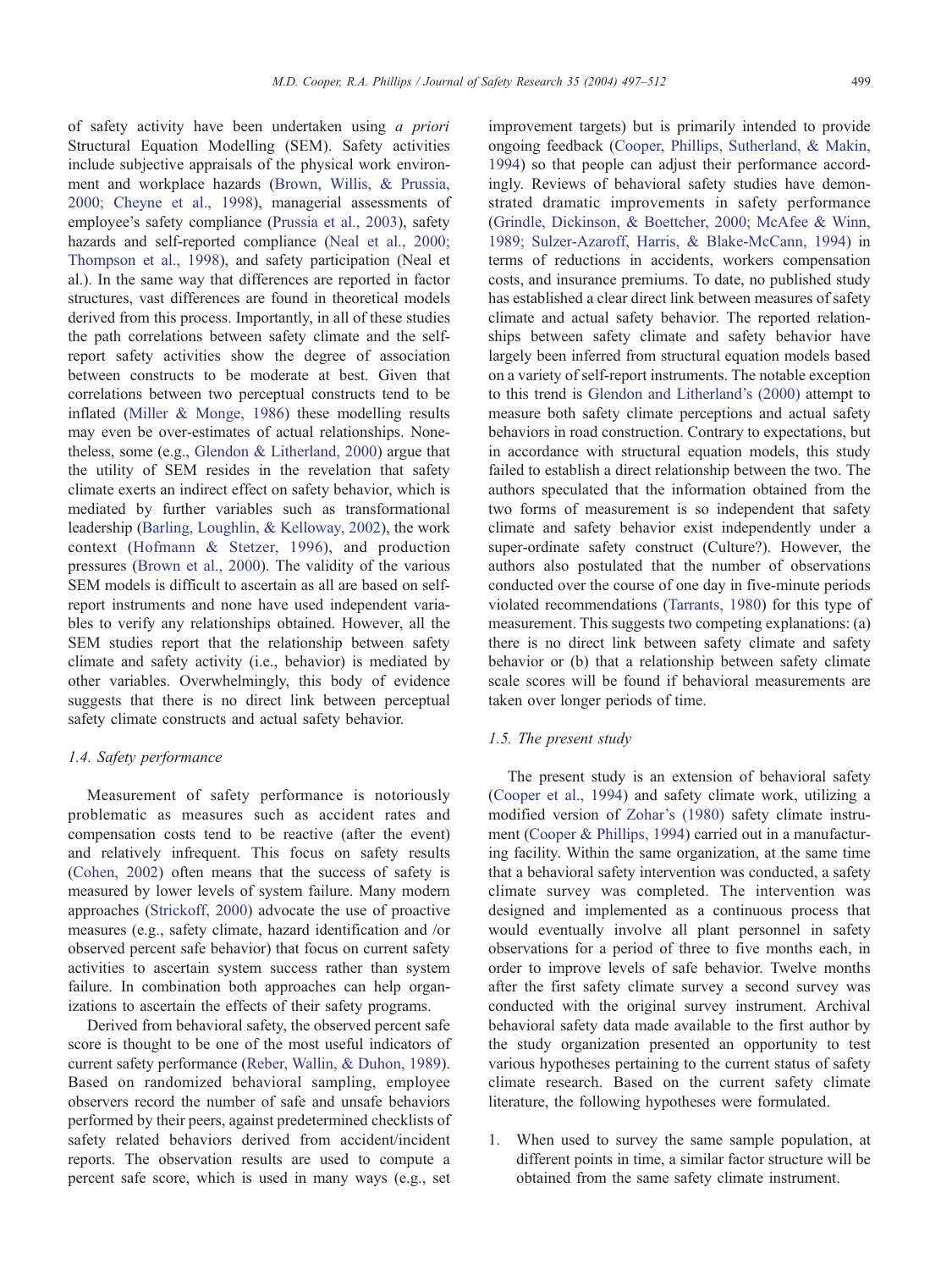- 2. Differences in perceptions will be demonstrated across a variety of demographic variables such as self-reported accident involvement, age, job experience, and functional departments, for both pre and post distributions of the safety climate measure.
- 3. No direct relationship will be obtained between safety climate scale scores and safety behavior.
- 4. Measured changes in safety behavior will not be reflected in similar changes in pre and post test safety climate scores.

# 2. Method

## 2.1. Sample

The study population was the plant personnel  $(n=540)$  of a packaging production plant. The questionnaire, along with return envelopes addressed to the researchers, was initially distributed through the internal mail system to all members of the organization. At the same time a behavioral safety initiative was being implemented across the organization. The response rate for this distribution was 69% (n=374). The average age of all respondents was 45.3 years (SD=10.22) with a range from 18–63 years. Average experience in their current job was 11.72 years (SD=9.96). Exactly the same methodology was employed for the second distribution. The response rate for this distribution was somewhat lower at 35% (n=187). The average age of all respondents was 42.21 years (SD=11.34) with a range from 19–64 years. Average experience in their current job was 12.8 years (SD=10.69).

## 2.2. Safety climate measure

A 50-item measure was developed specifically for the plant, originally based upon the work of [Zohar \(1980\).](#page-15-0) Of the original 40 items that comprised Zohar's questionnaire, 28 were used in the current measure, either directly or with minor changes to the wording. Some of Zohar's original managerial attitude items were more concerned with managerial actions and behavior as opposed to attitudes, a view supported by [Brown and Holmes \(1986\)](#page-13-0) and [Dedobbeleer and Beland \(1991\).](#page-14-0) These led to major changes to the managerial attitude scale and the development of a new management actions scale. These actions were concerned with the extent to which management encouraged workers to behave safely or unsafely. The extent of item change is shown in Table 1. The final measure comprised 50 items, scored on a 5-point Likert type scale; on a continuum from highly disagree to highly agree. Twelve of the items were negatively worded and as such were reverse scored. In addition, six demographic variables concerned with department of respondent, current job title and years of experience in job, whether or not the respondent had been involved in an accident, and if so how many and what type, sex of respondent, and age. A cover letter was also attached assuring all respondents of their anonymity.

#### 2.3. Observed percent safe

Previously reported in [Cooper et al. \(1994\)](#page-14-0) a behavioral safety initiative was implemented across the business. In brief, this entailed developing separate behavioral observation checklists for nine main departments in conjunction with the workforce (see [Fig. 1](#page-4-0) for an example). An employee from each workgroup within each of the departments was trained to be an observer (n=48). The observer monitored everyone within their respective work areas for 10–20 minutes every day they were at work. A behavior was recorded as safe only if everyone in a workgroup was performing that behavior safely. The observed percent safe scores (# of safes / # of safes  $+$  # of unsafe's x 100) recorded for the first 4–6 week shift rotations were used to establish "baselines" by which participative safety improvement goals could be set and future performance compared (n=20 weeks). Results showed statistically significant improvements in safety performance and decreases in accident rates. The initiative continued "inhouse" for a further 3–4 years until the business was acquired by a third party but the available results have not been previously reported. For each and every subsequent 20-week period, employees adapted the observation checklists for their work area. Those behaviors recorded as 100% safe for an extended period of time (n=10 weeks) were removed and replaced with others identified during the observations or obtained from accident/near-miss records. Thus, the behavioral checklists used at the time of the second distribution of the safety climate questionnaire were somewhat different to those in the first distribution. New observers were also introduced at the same time. In effect, the initiative was constantly being refreshed in an attempt

Table 1

Number of changes to [Zohars \(1980\)](#page-15-0) 40 item safety climate measure

| Factor                                                           | Total $#$ of<br>Zohar (1980)<br>Items | $#$ of<br>Omitted<br>Items | $#$ of<br><b>New</b><br>Items | Total $#$<br>of Study<br>Items |
|------------------------------------------------------------------|---------------------------------------|----------------------------|-------------------------------|--------------------------------|
| Management attitudes<br>towards safety                           | 9                                     | 3                          | 6                             | 12                             |
| Management actions<br>towards safety<br>(New Scale)              | 0                                     |                            | 4                             | 4                              |
| Perceived level of risk<br>at workplace                          | 5                                     | 1                          | 2                             | 6                              |
| Effects of required<br>work pace on safety                       | 3                                     | 3                          | 4                             | 4                              |
| Importance of safety<br>training                                 | 6                                     | 1                          | $\mathcal{L}$                 | 7                              |
| Effects of safe conduct<br>on social status $(2)$ &<br>promotion | 9                                     | 3                          | 2                             | 8                              |
| Status of safety officer<br>& safety committee                   | 8                                     | 1                          | $\mathfrak{D}$                | 9                              |
| <b>Totals</b>                                                    | 40                                    | 12                         | 22                            | 50                             |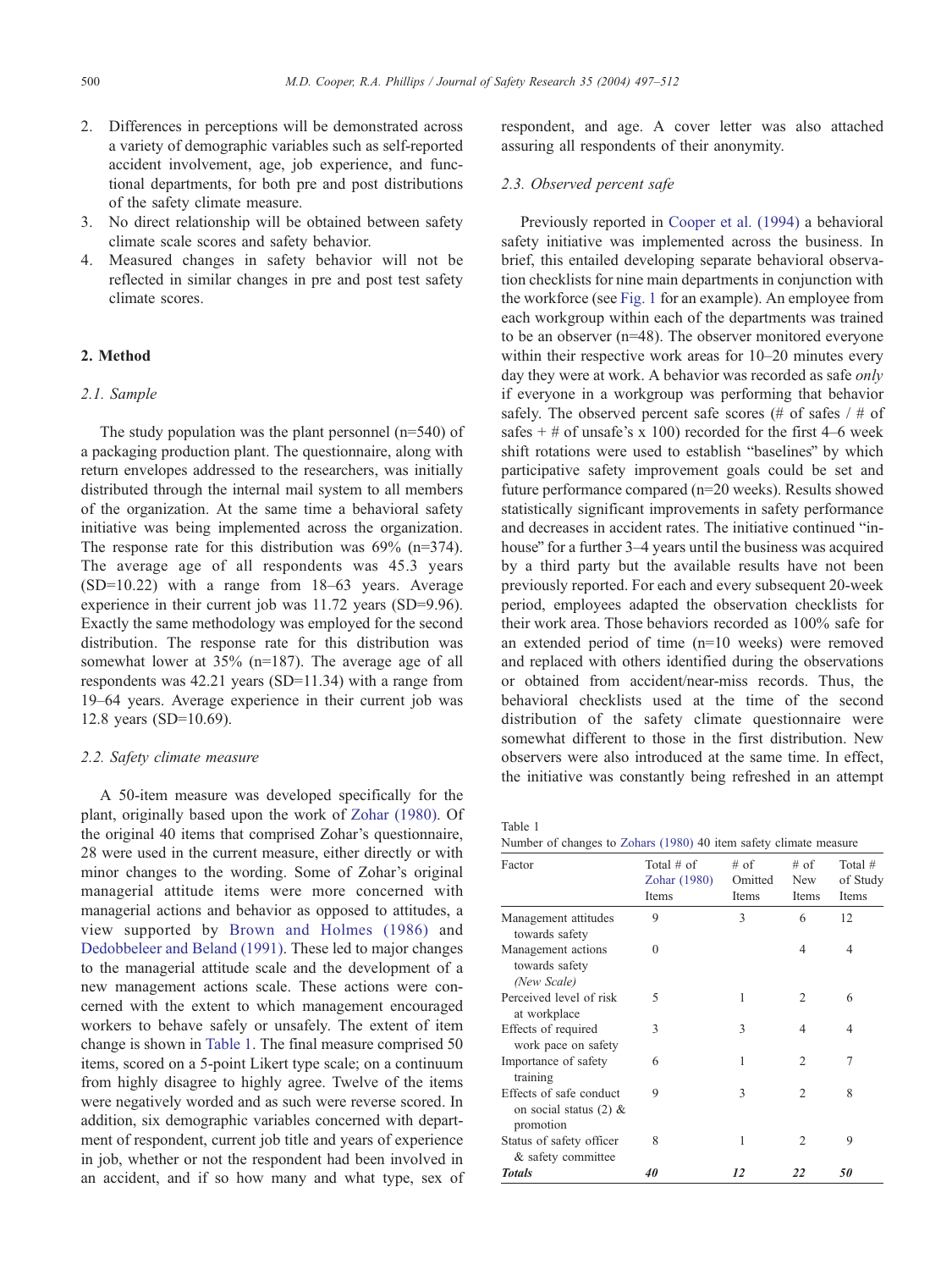<span id="page-4-0"></span>

|     | Department: Finishing/sheeting.                                    |      |                        |
|-----|--------------------------------------------------------------------|------|------------------------|
|     |                                                                    | Safe | <b>Unsafe</b> Not Seen |
| 11  | Goggles must be worn when using nail gun.                          |      |                        |
| 21  | Gloves must be worn when handling pallets and cases.               |      |                        |
| 31  | Electric knife must be used to cut film off the drums,             |      |                        |
|     | whenever possible.                                                 |      |                        |
|     | a] A manual knife may be used to start or finish the cut.          |      |                        |
| 41  | Nail guns only to be used in safe area behind protective barriers. |      |                        |
| 51  | Loose strapping on pallets must be removed.                        |      |                        |
| 61  | Protruding nails in pallets etc. must be.                          |      |                        |
|     | bent over safely or removed.                                       |      |                        |
| 71  | No jewelry should be worn (rings, watches, necklaces, etc).        |      |                        |
| 81  | Safety shoes must be worn.                                         |      |                        |
| 91  | Drivers of small forklift trucks must always be at the front       |      |                        |
|     | of vehicle, when travelling in any direction.                      |      |                        |
| 10] | Reach trucks not to be driven with forks raised.                   |      |                        |
|     | with forks extended.                                               |      |                        |
| 11] | Horns must be sounded on 'blind' corners                           |      |                        |

Fig. 1. Example behavioral safety checklist.

to embed the process into the "normal" way of doing things so that it would not be viewed as "flavor of the month." Company management provided all the necessary training for observers and any resources required.

#### 3. Results

#### 3.1. Safety climate

Utilizing the Statistical package for the Social Sciences (SPSS), the data were analyzed to evaluate the safety climate instruments factorial structure for each distribution. The method of factor extraction was principal components, rotated according to a varimax solution when two or more factors emerged. In addition, a "second order" factor analysis of the scales was conducted. The overall reliability of the measure for both distributions was also assessed using Cronbach's Alpha.

# 3.1.1. Factor analytic results

The analyses shows that in both distributions Kaiser-Meyer-Olkin (KMO) Measure of Sampling Adequacy was 0.82 indicating that the data were appropriate for this analysis ([Kaiser, 1974\)](#page-14-0). Bartlett's Test of Sphericity was significant for both the pre  $[\chi^2=632.67, p<.0000]$  and post  $[\chi^2=1016.73, p<.0000]$  test, indicating that correlations exist among some of the safety climate scales. To enhance interpretability, only factor loadings greater than 0.5 were selected ([Norusis, 1985\)](#page-14-0). In both distributions the same two second order factors were obtained, which together accounted for 69.9% and 68.2% of the variance, respectively, (see Table 2) supporting hypothesis 1, that a similar factor structure will be obtained from the same safety climate instrument when used to survey the same sample population, at different points in time. The first factor comprised: (a) perceived levels of risk in the workplace; (b) perceived

management attitudes toward safety; (c) the effects of the required work pace on safety; (d) management actions toward safety; and (e) the perceived importance of safety training. The second factor comprises (a) the perceived importance of safety training; (b) perceived effects of safe conduct on social status and promotion; and (c) the status of the safety officer and safety committee. On the basis of these findings it could be argued that workers make a major distinction between factors that directly affect their perceptions about the way safety is operationalized and those that affect their perceptions indirectly. Given the factor analytic results were the same for both distributions, the results suggest that the underlying constructs of this safety climate measure are robust thereby psychometrically validating the measure as recommended by [Rummel \(1970\).](#page-15-0)

# 3.1.2. Internal reliability

The reliability of a measure refers to its internal consistency. Consistency is assessed by the manner in which all employees respond in similar ways to similar questions that measure a particular construct (e.g., Manage-

| . .<br>۰,<br>M. |  |
|-----------------|--|
|-----------------|--|

| Second order factor analyses of the safety climate measure |  |  |  |
|------------------------------------------------------------|--|--|--|
|------------------------------------------------------------|--|--|--|

|                                       | Pre-test |          | Post-test |          |
|---------------------------------------|----------|----------|-----------|----------|
|                                       | Factor 1 | Factor 2 | Factor 1  | Factor 2 |
| Perceived level of risk               | 0.83     |          | 0.82      |          |
| Management attitudes toward<br>safety | 0.81     |          | 0.84      |          |
| Effects of work pace                  | 0.79     |          | 0.76      |          |
| Management actions toward<br>safety   | 0.74     |          | 0.79      |          |
| Importance of safety training         | 0.57     | 0.53     | 0.56      | 0.51     |
| Social status & promotion             |          | 0.87     |           | 0.87     |
| Safety officer & committee            |          | 0.72     |           | 0.62     |
| Eigen Value                           | 3.79     | 1 1 1    | 3.77      | 1.00     |
| % of Variance explained               | 54.1     | 15.8     | 53.9      | 14.3     |
| Sum of variance Explained             | 69.9     |          | 68.2      |          |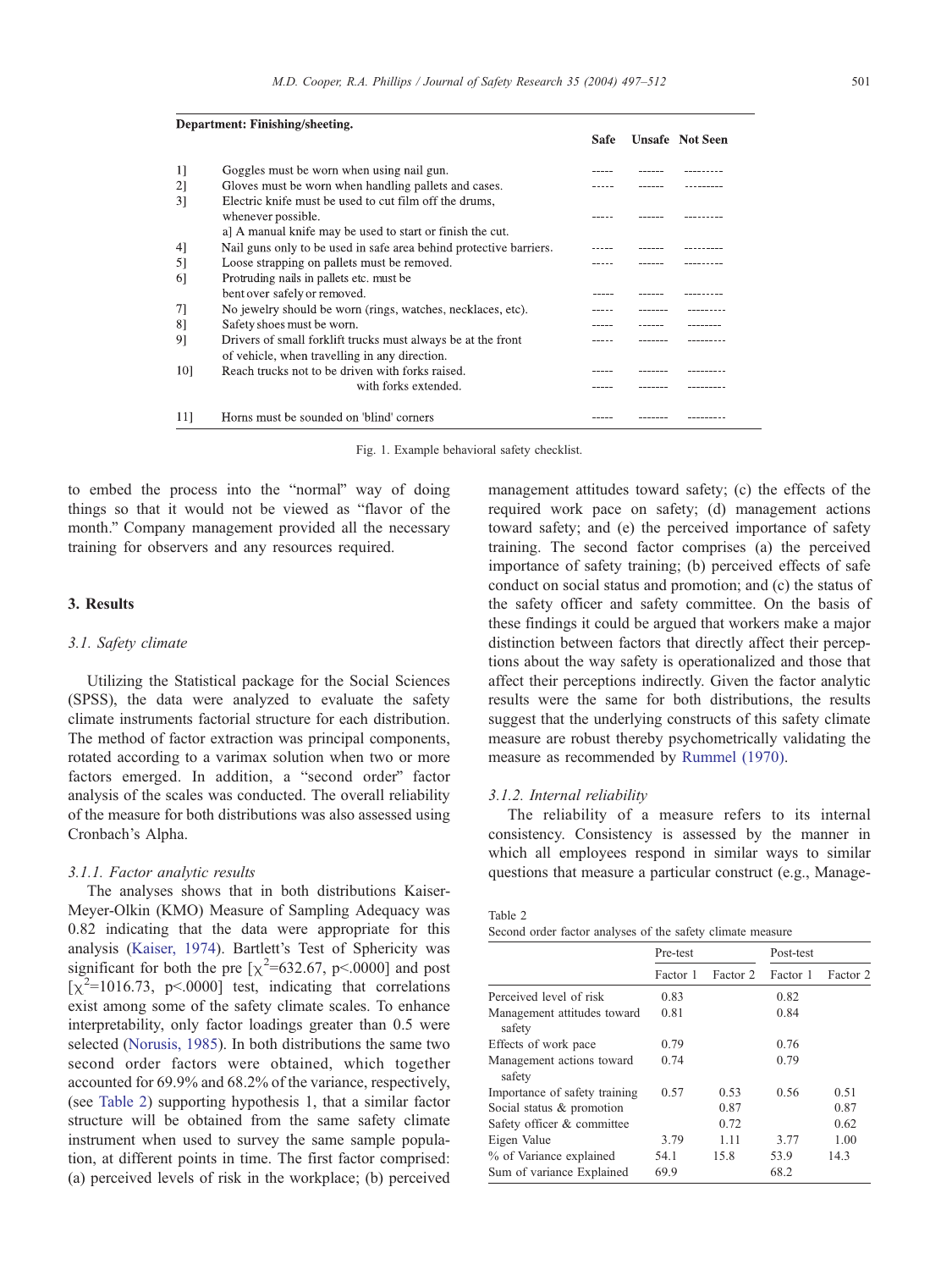ment's commitment). Cronbach's coefficient alpha ([Cron](#page-14-0)bach, 1951) is used when questions are rated on interval scales such as five point Likert scales and represents the reliability coefficient that would have been obtained from all possible combinations of dividing the questions into two sets (split-halves). For example, dividing the questionnaire into all odd and even numbered questions and correlating them. Although a measure cannot be too reliable, as a rule, reliability coefficients around 0.7 and above are professionally acceptable ([Muchinsky, 2004\)](#page-14-0). Utilizing Cronbach's Alpha, the overall internal reliability of the safety climate measure for the first distribution (pre-test) was 0.925 and 0.933 for the second (post-test). This suggests that the measure consistently measures what it is supposed to measure. The similar reliabilities obtained for the two different distributions suggest it also possesses temporal stability over time. The reliability of each individual scale for both distributions is reported in Table 3. The reliability coefficients for the scales concerned with management attitudes and perceived levels of risk are very good. With Cronbach Alpha coefficients greater than 0.70, the scales of effects of work pace and management actions are also acceptable in psychometric terms. However, the scales concerned with safety training and the status of safety officers and committee's, although acceptable as research instruments, appear to require further development. The scale items concerned with the social status of safety and promotion appear to need considerable rework. For the second distribution (post-test), the reliability of each scale is of a similar magnitude to that of the first distribution although the data appears to show a trend of increasing reliability, which is most likely related to less overall variance amongst the item scores in the second distribution. Tests of significance were conducted on the differences between the reliability coefficients on all the scales. The two scales of perceived levels of risk and management actions were significantly different at the .05 level. No significant differences were found for the remaining scales.

# 3.2. Discriminant validity

To test hypothesis 2 with regard to sub-group differences and the instruments discriminant validity, the safety

Table 3 Cronbach's Alpha for each safety climate dimension

|                                    | Pre-test | Post-test |
|------------------------------------|----------|-----------|
| Management Attitudes toward Safety | 0.90     | 0.91      |
| Perceived level of Risk            | 0.86     | $0.90*$   |
| Effects of work pace               | 0.73     | 0.72      |
| Management Actions toward safety   | 0.72     | $0.81*$   |
| Safety Officer & Committee         | 0.65     | 0.73      |
| Importance of safety training      | 0.60     | 0.62      |
| Social status & Promotion          | 0.50     | 0.59      |
| Overall Reliability Co-efficient   | 0.925    | 0.933     |

\* Statistically significant differences between Cronbach Alpha's  $(p<.05)$ .

climate data were analyzed with an independent groups one-way analysis of variance (ANOVA) procedure (see [Table 4\)](#page-6-0). ANOVA's are designed to test differences between several groups of mean average scores and are based on the ratio of between group variability and within group variability. A significant F statistic signals only that the group means are unequal (i.e., different), it does not pinpoint where the differences are. As it requires large mean differences, the 'Scheffe' multiple comparison test was used to identify which groups were significantly different from each other. The ANOVA procedures focused upon whether or not statistically significant differences in safety climate existed between sub-groups such as age groups, employees with different lengths of job experience, those who have or have not been involved in accidents ([Brown & Holmes, 1986\)](#page-13-0), and the various functional departments of the same organization ([Drexler, 1977;](#page-14-0) Joyce & Slocum, 1984; Newman, 1975; Schneider & Bowen, 1985).

#### 3.2.1. Differences by age

Four age groups (16–34 yrs; 35–44 yrs; 45–54 yrs; 55– 65 yrs) were treated as different levels of the factor. No significant differences were found in the pre-test distribution on any of the scales. On the post test distribution, significant differences in perceptions emerged on three scales between the youngest group (who had the lower perceptions) and the three older groups. These were management attitudes, management's actions, and safety training. Overall, this particular analysis does not support hypothesis 2. However, the results do suggest that behavioral safety interventions exert positive effects upon the perceptions of older workers yet have little impact upon those in the youngest age group.

#### 3.2.2. Differences by years of job experience

Four categories of years job experience  $(1-5 \text{ yrs}; 6-15)$ yrs; 16–25 yrs; 26–45 yrs) were entered as different levels of the factor. Significant differences emerged in the pre-test distribution, on four scales (management attitudes and actions, levels of risk, and safety training). No significant differences emerged on the work pace, safety officer/ committee, or social status scales. However, on the post test distribution significant differences in perceptions emerged on all the scales except social status. Overall, this analysis partially supports Hypothesis 2.

#### 3.2.3. Differences by accident involvement

Four accident involvement groups (no accident personnel, personnel involved in minor accidents, major accidents, or both types of accident) were entered as different levels of the factor. Significant differences emerged in the pre-test distribution, on four scales (management attitudes and actions, levels of risk, and work pace). No significant differences emerged on the safety training, safety officer/ committee, or social status scales. As shown in [Table 4,](#page-6-0)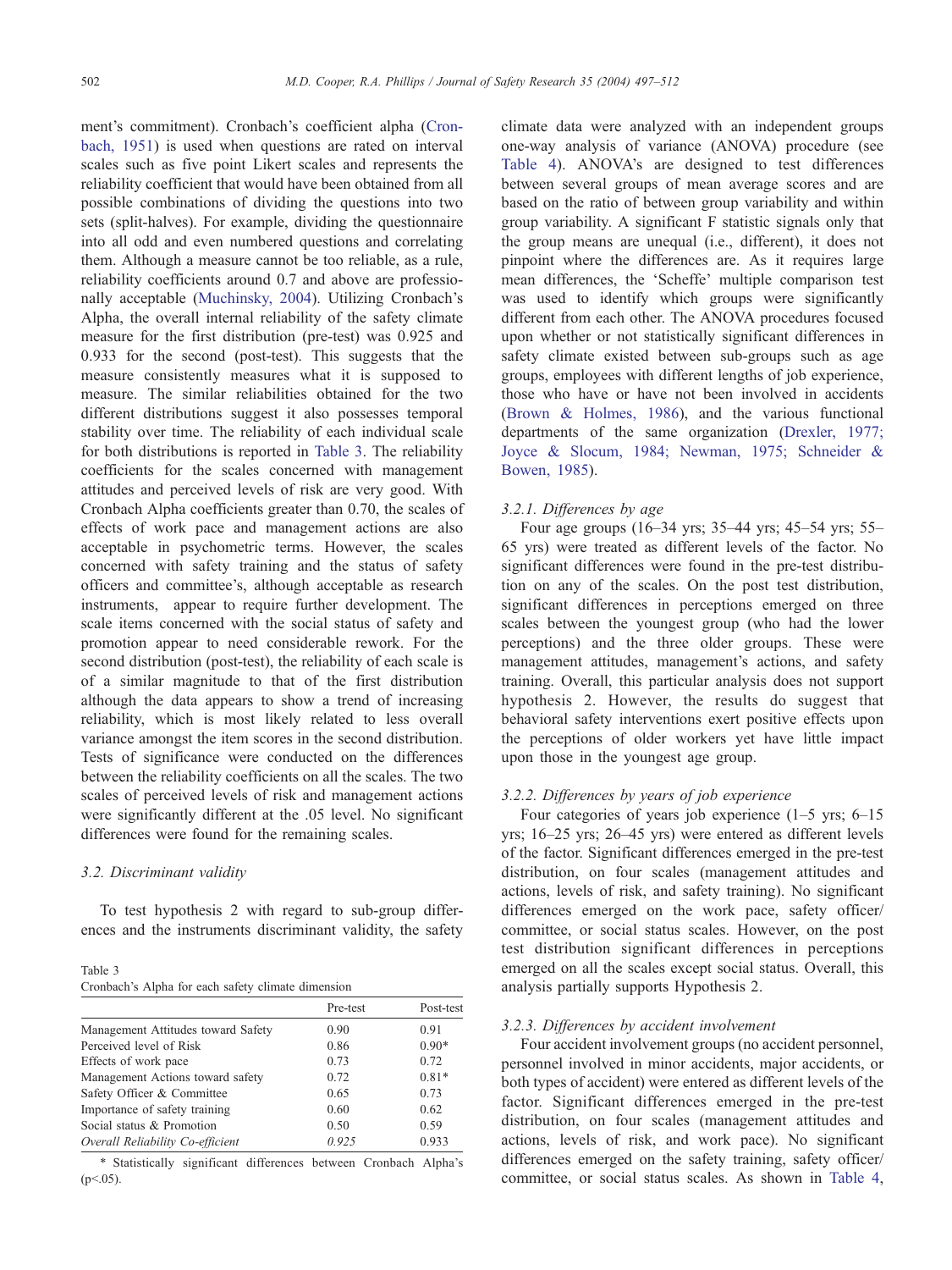<span id="page-6-0"></span>Table 4 Demographic differences by safety climate scales

| Dimension                   | Pre-test |         |      | Post-test |         |      |
|-----------------------------|----------|---------|------|-----------|---------|------|
|                             | D.F.     | F Ratio | P<   | D.F.      | F Ratio | P<   |
| Age                         |          |         |      |           |         |      |
| Management Attitudes        | 3, 260   | 0.87    | n.s. | 3, 179    | 4.07    | .01  |
| Levels of Risk              | 3, 264   | 0.55    | n.s  | 3, 179    | 0.33    | n.s. |
| Management Actions          | 3, 261   | 2.15    | n.s. | 3, 179    | 5.83    | .01  |
| Workpace                    | 3, 268   | 1.93    | n.s. | 3, 179    | 1.60    | n.s. |
| <b>Safety Training</b>      | 3, 262   | 1.86    | n.s. | 3, 179    | 2.66    | .05  |
| Safety officer/committee    | 3, 254   | 1.64    | n.s. | 3, 179    | 1.72    | n.s. |
| Social status/promotion     | 3, 259   | 0.36    | n.s. | 3, 179    | 2.05    | n.s. |
| Years Job Experience        |          |         |      |           |         |      |
| Management Attitudes        | 3, 236   | 3.46    | .01  | 3,180     | 5.37    | .01  |
| Levels of Risk              | 3, 243   | 8.78    | .01  | 3, 180    | 6.09    | .01  |
| Management Actions          | 3, 238   | 3.93    | .01  | 3, 180    | 2.97    | .05  |
| Workpace                    | 3, 246   | 1.83    | n.s. | 3,180     | 6.71    | .01  |
| Safety Training             | 3, 239   | 2.69    | .05  | 3,180     | 3.85    | .01  |
| Safety officer/committee    | 3, 231   | .58     | n.s. | 3, 180    | 2.85    | .05  |
| Social status/promotion     | 3, 241   | 1.60    | n.s. | 3, 180    | 1.32    | n.s. |
| <b>Accident Involvement</b> |          |         |      |           |         |      |
| Management Attitudes        | 3, 264   | 2.91    | .05  | 3, 180    | 1.47    | n.s. |
| Levels of Risk              | 3, 269   | 10.72   | .01  | 3, 180    | 8.51    | .01  |
| Management Actions          | 3, 266   | 2.55    | .05  | 3,180     | 1.15    | n.s. |
| Workpace                    | 3, 274   | 7.58    | .01  | 3,180     | 4.14    | .01  |
| Safety Training             | 3, 267   | 1.74    | n.s. | 3, 180    | 3.50    | .05  |
| Safety officer/committee    | 3, 257   | 0.01    | n.s. | 3, 180    | 0.67    | n.s. |
| Social status/promotion     | 3, 263   | 0.27    | n.s. | 3, 180    | 0.86    | n.s. |
| Functional Departments.     |          |         |      |           |         |      |
| Management Attitudes        | 6, 349   | 9.42    | .01  | 6, 179    | 7.36    | .01  |
| Levels of Risk              | 6, 356   | 34.49   | .01  | 6, 179    | 16.40   | .01  |
| Management Actions          | 6, 351   | 5.66    | .01  | 6, 179    | 3.62    | .01  |
| Workpace                    | 6, 361   | 8.68    | .01  | 6, 179    | 3.46    | .01  |
| Safety Training             | 6, 352   | 5.57    | .01  | 6, 179    | 2.83    | .01  |
| Safety officer/committee    | 6, 341   | 2.21    | .04  | 6, 179    | 1.28    | n.s. |
| Social status/promotion     | 6 3 4 3  | .38     | n.s. | 6, 179    | 1.30    | n.s. |

N.B. Sample sizes differ due to non-reporting by respondents.

however, significant differences in perceptions emerged on only three scales (levels of risk, work pace, and safety training) on the post test distribution. This suggests that management attitudes and actions were seen as more positive by the accident involvement groups as a result of introducing the behavioral safety intervention, but little changed in regard to perceived risk levels or work pace. Again, this analysis provides partial support for hypothesis 2.

# 3.2.4. Differences by functional department

The various departments were treated as levels of the factor. Analyses were conducted on both pre and post test measures separately. The results of these were highly significant on all the scales, except for the scales related to social status on promotion and the status of safety personnel. These results support hypothesis 2 and suggest the existence of different safety climates within different departments of this organization.

The results of the various groupings (Department, Age, Job Experience, and Accident Involvement) demonstrate that the safety climate instrument used in this study possesses discriminate validity although hypothesis 2 was only partially supported. Interestingly, there appears to be more consistent discriminant validity when organizational demographics (i.e., Department) are used as opposed to personal demographics (Age, Accident Involvement, and Years Job Experience). This is likely related to the different risk levels associated with various tasks and activities that take place in each separate department.

#### 3.3. Links between safety climate and safety behavior

The safety climate survey was distributed, and responded to, over two four week periods 12 months apart. The observed percent safe data obtained during these 4-week periods is used as the basis for all comparisons between the behavioral and climate scores. These analyses focus on safety behavior first followed by those for safety climate. Some departments had too few respondents to meaningfully analyze the results, while some indicated their work area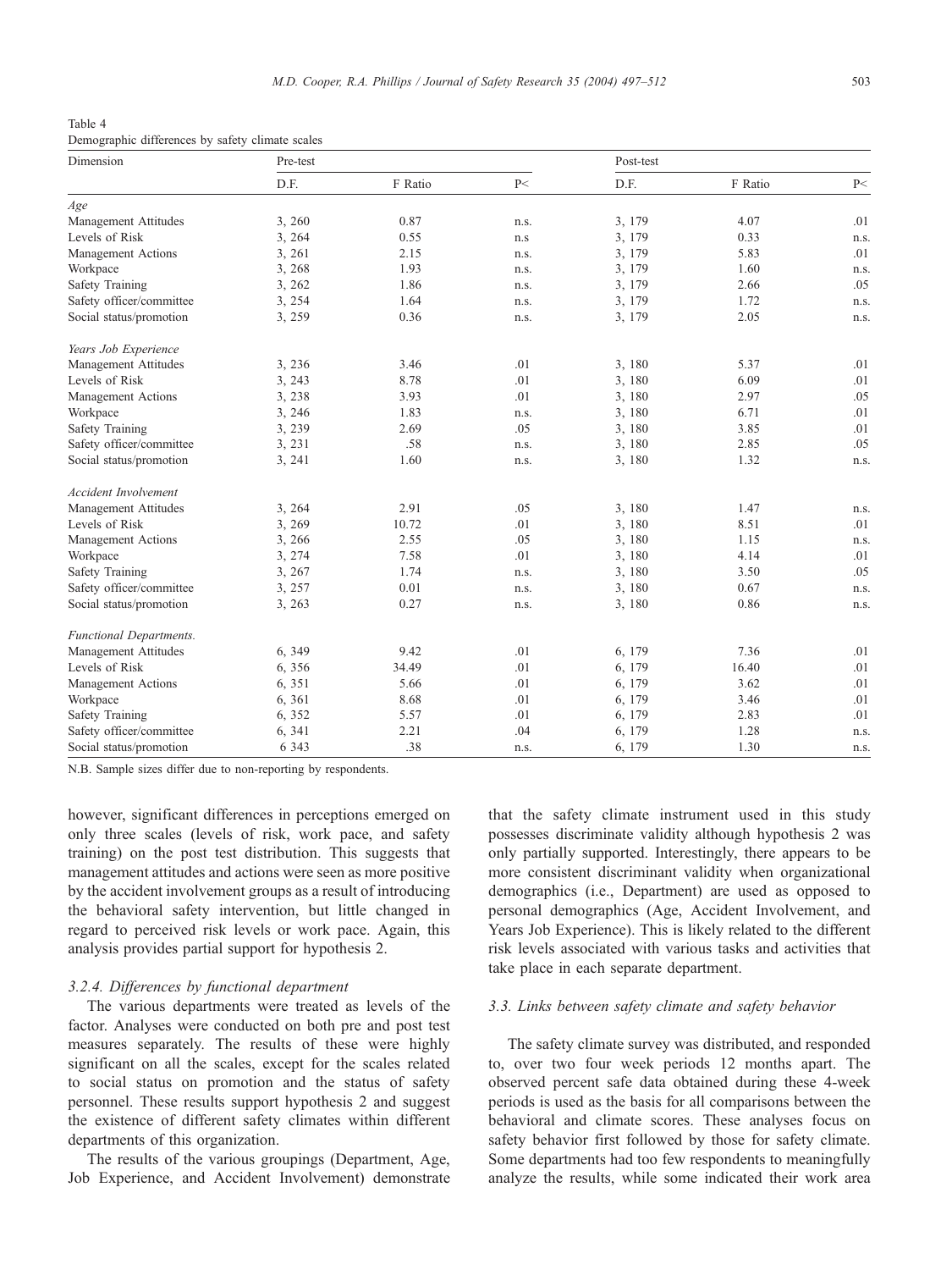rather than department. In such instances respondents were grouped according to the main department in which they worked prior to any analysis being undertaken.

#### 3.3.1. Levels of analysis

The level of analysis and aggregation procedures is a continuing concern among climate researchers: climate can be investigated at many organizational levels of analysis ([Rousseau, 1985\)](#page-15-0). Although survey data is collected from individuals, it can also be aggregated to provide limited information about the actual activities of focal units (e.g., work groups, departments, divisions, or an organization as whole). In accordance with [Zohar \(2000\)](#page-15-0) the conditions determining the appropriate level of analysis require: (a) within-group homogeneity (i.e., the degree to which all group members equally share perceptions about the various facets of safety climate) and (b) between-group variance (the degree to which safety climates differ significantly between one sub-unit and another in the same organization). In this study these conditions have been met as demonstrated by the F Ratio's obtained for the significant differences found between departments. This indicates that department is the appropriate level of analysis to use to attempt to establish any links between climate perceptions and actual behavior.

# 3.3.2. Behavioral safety results

Upon completion of the first observation period (phase 1) the company concerned changed the behaviors on the departmental observation checklists and trained further observers. Under guidance of the first author they followed exactly the same procedures as those specified in phase 1 ([Cooper et al., 1994\)](#page-14-0). They continued this process for all subsequent phases, independently of the researchers. The global results of these efforts for the whole site are shown in Fig. 2 from weeks 1–76. Phase 2 results showed continued improvement in the percent safe scores. Phase 3 and 4 results show somewhat lower observed percent safe scores in general, when the company implemented solely by themselves, but still improving from each phase baseline (Phase 4 shows only the first 10 weeks data, as this was all that was available to the researchers). In terms of reported accidents (minor and major), there was a slight increase in phase 2 (from  $63-69$ ), but reductions in phase 3 (n=57) and again in phase 4 (n=46 for the whole phase). Ironically, lower percent safe scores were being recorded as the number of accidents per phase was falling; although this may be due to impact time lags ([Duff, Robertson, Phillips, & Cooper,](#page-14-0) 1994) resulting from the previous phases. As previously reported however, this further illustrates that there is not necessarily a direct link between levels of observed percent safe and recorded accident rates ([Cooper et al., 1994\)](#page-14-0).

#### 3.3.3. Data transformation

To ensure 100% correspondence between the safety climate and observed percent safe scores, some of the behavioral percent safe scores from various workgroups were amalgamated ([Cooper et al., 1994\)](#page-14-0). Specifically, personnel from "Slitting, Sheeting and Reelwrap" were grouped as the Finishing department; Production office and Laboratory were grouped together under Production Offices; Non-production offices included Information Technol-



Fig. 2. Global observed percent safe results over four phases.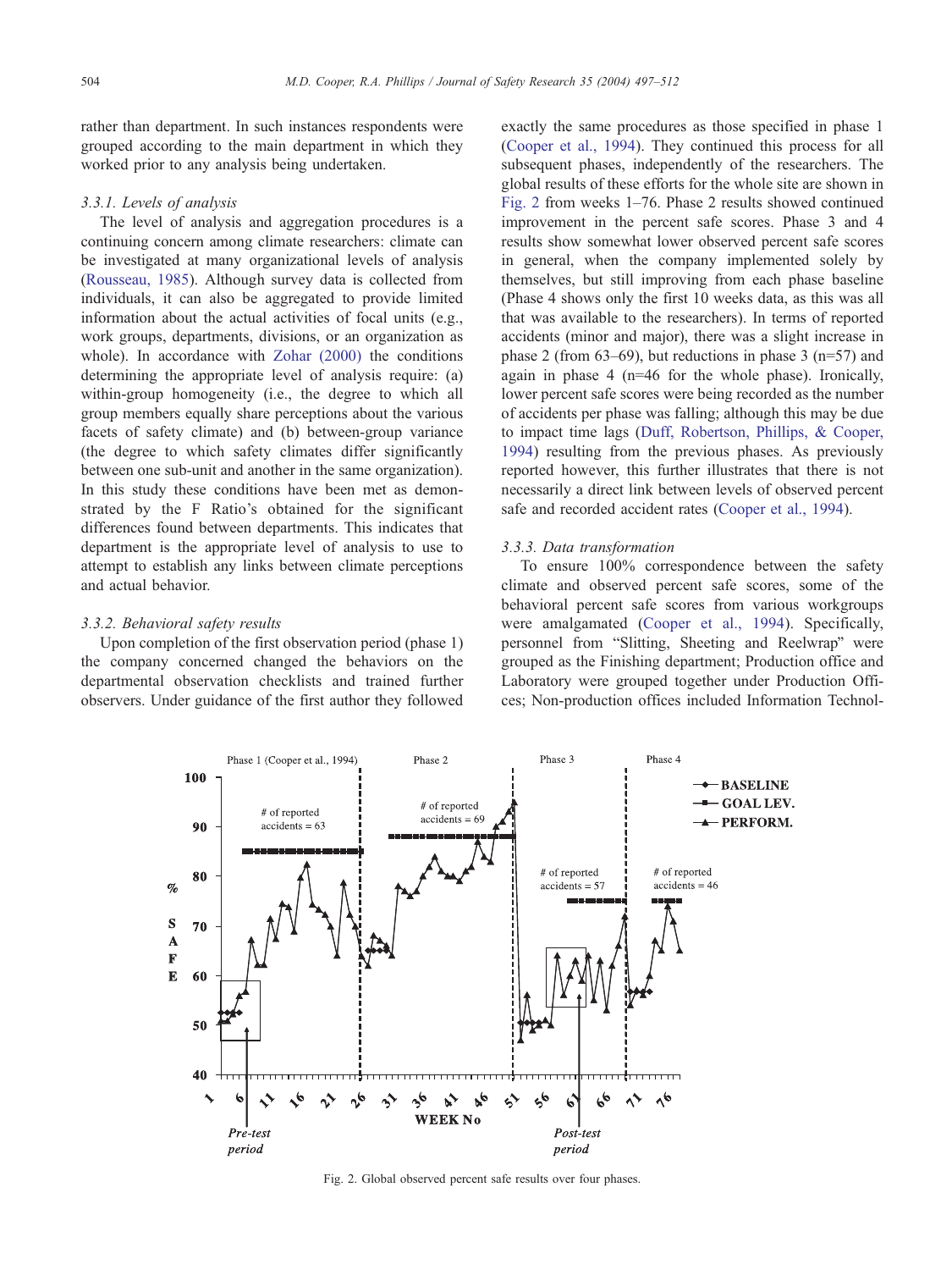<span id="page-8-0"></span>Table 5 Observed percent safe scores at time of safety climate distributions

| Department            |      |      |      | 4    | Pre-test |           |      |       |      | 4    | Post Test |           |
|-----------------------|------|------|------|------|----------|-----------|------|-------|------|------|-----------|-----------|
|                       |      |      |      |      | Mean Ave | <i>SD</i> |      |       |      |      | Mean Ave  | <b>SD</b> |
| Casting               | 22   | 28   | 28   | 28   | 27       | 3.0       | 54.5 | 48    | 49.5 | 55.5 | 51.88     | 3.68      |
| Coating               | 67   | 58   | 74   | 71   | 69       | 6.95      | 47   | 38    | 66   | 57   | 52        | 12.14     |
| Engineers             | 40   | 45   | 41   | 61   | 46       | 9.74      | 73   | С     | С    | С    | 93.25     | 13.5      |
| Finishing             | 63   | 62   | 64.5 | 57.6 | 61.8     | 2.97      | 84   | 81.67 | 81   | 80   | 81.67     | 1.70      |
| Non Prod Office       | 73.6 | 72.6 | 66.3 | 79.6 | 73.6     | 5.45      | 84   | С     | 94   | C    | 94.5      | 7.55      |
| Production Office/Lab | 65.5 | 89   | 79.5 | 76.5 | 78       | 9.68      | 92   | ⌒     | 93   | C    | 96.25     | 4.35      |

KEY:  $C=100\%$ 

ogy, Sales & Accounts, CSD & Human Resources. Viscose and Day gang were excluded from these analyses as no completed surveys were received from this group in the second distribution of the safety climate measure. Table 5 shows the amalgamated observed percent safe scores by department during the pre and post test safety climate distributions. The departmental average scores were used as the basis for all subsequent analyses.

#### 3.3.4. Concurrent validity

To test the hypothesis that there is no direct link between safety climate constructs and safety behavior, the factor scores and individual scale scores for each department were correlated with the equivalent observed percent safe scores, obtained during the safety climate distribution periods. This analysis provides an estimate of the instruments concurrent validity (i.e., the relationship between climate and behavior scores at the same point in time). Validity coefficients over 0.5 are considered rare ([Muchinsky, 2004\)](#page-14-0).

Shown in Table 6, significant correlations were obtained between Factor 1 ( $r=.88$ ,  $p<.05$ ) and Factor 2 ( $r=.99$ ,  $p<.01$ ) and the behavioral safety scores for the first distribution. Only Factor 1 ( $r=90$ ,  $p<0.05$ ) obtained statistical significance during distribution two. The shared variance  $(r^2)$  for the safety behavior scores and the two safety climate factors in distribution one of 77% and 97% respectively, and 81% for Factor 1 in distribution two strongly suggest that employee's perceptions of safety climate (as measured) were consistently associated with actual ongoing safety performance at the time of each distribution. Contrary to SEM studies, this indicates that there is a direct link between safety climate and safety behavior. Factor 1 appears to be consistently associated with ongoing performance, whereas Factor 2 appears to reflect actual performance at the starting point of a behavioral safety intervention.

To ascertain the degree of association between the individual safety climate scales within each factor and actual ongoing safety performance, correlations were again conducted for each distribution. Presented in [Table 7,](#page-9-0) the correlations ranged from 0.71 to 0.91 in the first distribution. However, only the scales related to management actions, the importance of safety training, and the status of safety personnel were significant  $(p<0.05)$ . The shared variance  $(r^2)$  for both safety behavior scores and these three safety climate scales range from  $66\% - 83\%$ . For the second distribution, with the exception of the scales concerned with the status of safety personnel  $(r=0.31)$  and the effects of safe conduct on promotion (r=0.22), concurrent validity coefficients ranged from 0.70–0.94. Significant correlations were obtained for management attitudes, management actions, and perceptions of risk scales ( $p<0.5$ ), and the importance of safety training  $(p<0.1)$ . The shared variance  $(r^2)$  for these latter four scales ranged from 67%–88%.

The scales for management actions and safety training were the only two that were significantly associated with actual safety performance for both distributions, suggesting that these two scales in combination might explain the high validity coefficients obtained for Factor 1 in the above analyses. The safety training scale appears to most closely match actual levels of performance in both distributions (0.91 and 0.94), and might also indicate that behavioral safety initiatives are perceived as a form of safety training, rather than a culture change or behavioral change 'initiative' per se.

# 3.3.5. Predictive validity

Due to the high concurrent validity coefficients, stepwise multiple regression analysis was undertaken to attempt to statistically determine which scales might be considered predictive. It is acknowledged that the small number of the aggregate scores violate normal 'subject-to variable ratio'

Table 6

Correlations between aggregated departmental safety climate factor scores and observed percent safe scores

|          | Correlations between aggregated departmental safety climate factor scores and observed percent safe scores |   |      |           |            |     |      |            |     |     |  |  |  |
|----------|------------------------------------------------------------------------------------------------------------|---|------|-----------|------------|-----|------|------------|-----|-----|--|--|--|
| Factor   | Distr                                                                                                      | n | Mean | <b>SD</b> | Behavior 1 |     |      | Behavior 2 |     |     |  |  |  |
|          |                                                                                                            |   |      |           |            | n<  |      |            | n<  |     |  |  |  |
| FACTOR 1 |                                                                                                            |   | 3.06 | .283      | .88        | .05 | 0.77 |            |     |     |  |  |  |
| FACTOR 2 |                                                                                                            |   | 3.48 | .312      | .99        | .01 | 0.97 |            |     |     |  |  |  |
| FACTOR 1 |                                                                                                            |   | 3.06 | .095      |            |     |      | .90        | .05 | .81 |  |  |  |
| FACTOR 2 |                                                                                                            |   | 3.20 | .093      |            |     |      | .66        | n.s |     |  |  |  |
|          |                                                                                                            |   |      |           |            |     |      |            |     |     |  |  |  |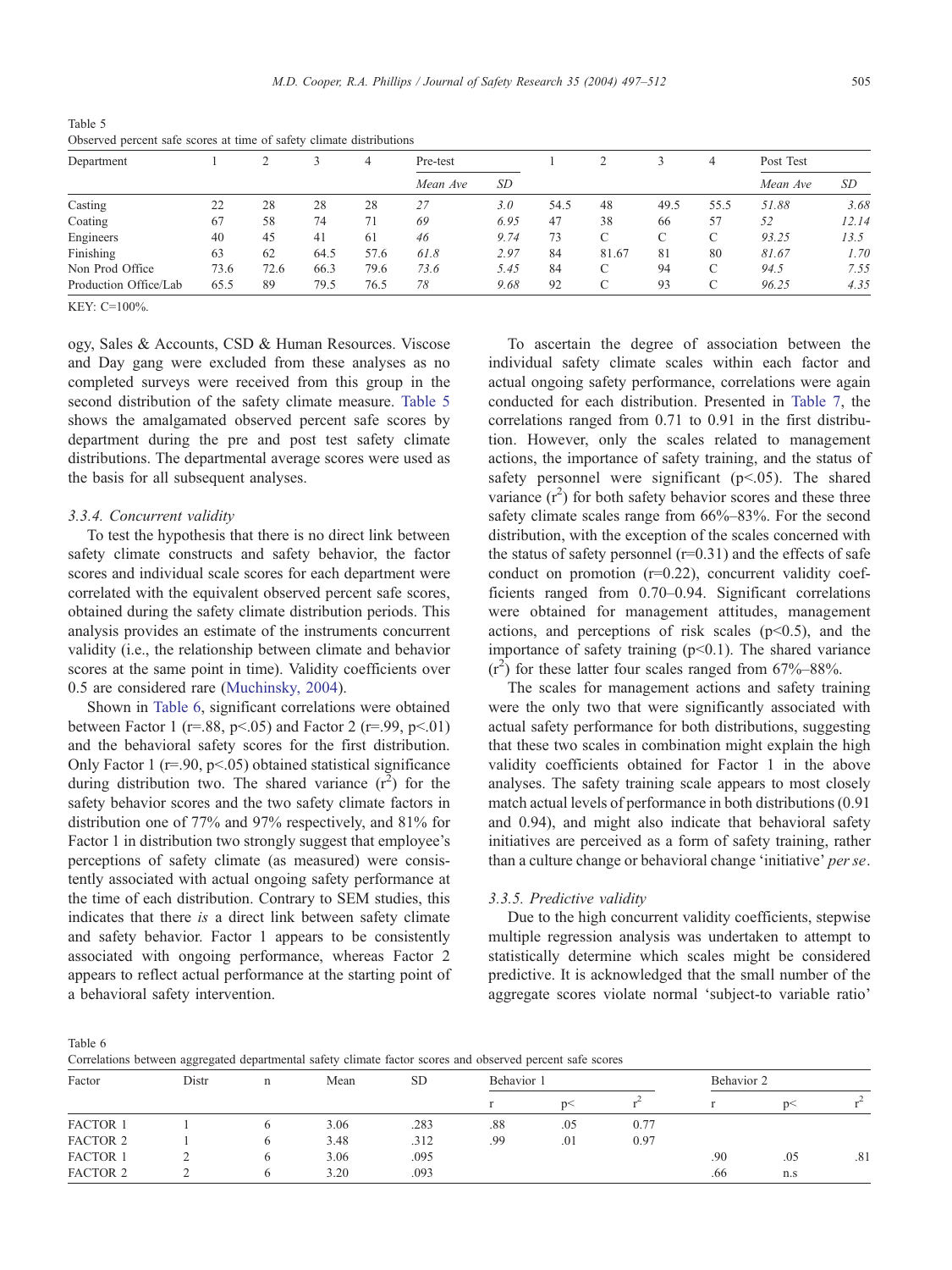|        | Correlations between safety climate scale scores and observed percent safe scores (by Department) |          |      |     |           |      |     |  |  |  |  |  |
|--------|---------------------------------------------------------------------------------------------------|----------|------|-----|-----------|------|-----|--|--|--|--|--|
| Factor | Scale                                                                                             | Pre-test |      |     | Post-test |      |     |  |  |  |  |  |
|        |                                                                                                   |          |      |     |           | P<   |     |  |  |  |  |  |
|        | Management Attitudes                                                                              | 0.75     | n.s  |     | 0.82      | .05  | .67 |  |  |  |  |  |
|        | Levels of Risk                                                                                    | 0.79     | .n.s |     | 0.92      | .05  | .85 |  |  |  |  |  |
|        | Management Actions                                                                                | 0.81     | .05  | .66 | 0.86      | .05  | .74 |  |  |  |  |  |
|        | Work pace                                                                                         | 0.71     | n.s  |     | 0.70      | n.s. |     |  |  |  |  |  |
| 1 & 2  | Safety Training                                                                                   | 0.91     | .05  | .83 | 0.94      | .01  | .88 |  |  |  |  |  |

2 Safety officer / committee  $0.86$  .05 .74 0.31 n.s. 2 Social status / promotion 0.78 n.s 0.22 n.s.

<span id="page-9-0"></span>Table 7

assumptions, which may inflate the degree of shared error variance compared to true variance ([Bausell, 1986\)](#page-13-0). Moreover, highly correlated independent predictors could indicate multicollinearity (inter-correlated predictors) that can cause severe computational problems. One method of assessing the importance of multicollinearity is to ascertain if the expected residual sum of squares is affected by a large variance inflation factor (VIF) that is greater than 10 (Von Eye  $\&$ Schuster, 1998). In general, multicollinearity does not prevent the estimation of models of good fit (adjusted  $R^2$ ), but interpretation of the model becomes largely dependent upon the other predictors that are in the equation. One method of overcoming multicollinearity is to drop those predictors that correlate highly with other predictors. However, this also means that the estimate of the contribution these make to the overall model is prevented. Also the predictors remaining may be severely affected by the absence of the eliminated predictors. As the purpose of this analysis is to explore the data in an attempt to identify those combinations of safety climate scales that are most closely associated with the observed percent safe, all predictor scales were entered into the equation. The observed percent safe scores were entered as the dependent variable with each safety climate scale entered as independent variables.

The results shown in Table 8 indicate that during the first distribution the importance of safety training explained 77.3% of the variance in the observed percent safe scores. The scale concerning safe conduct on promotion explained a further 18.7%. Thus in combination these two scales appear to be predictive of actual safety behavior [ $F=58.64$ ,  $p<.01$ ]. The VIF factor for each of these two scales was 1.301, much lower than the critical value of 10. For the second distribution, only the scale concerning importance of safety training explained any of the variance in observed percent safe scores [F=30.66, p $\le$ .01]. All other scales were dropped as the default SPSS criteria limits had been reached. The VIF value was 1.00, which was again well below the critical value of 10. From the two sets of VIF values it can be concluded that analyses of the present data did not face major multicollinearity problems. Thus, these analyses suggest the link between safety climate and safety behavior appears to arise from perceptions about the importance of safety training in particular. It is noteworthy that despite the significant correlations obtained for both distributions

between the perceived management action scale and observed percent safe reported in Table 7, that perceived management actions was not found to be a predictor of actual safety performance ([Zohar & Luria, 2003\)](#page-15-0). However, this finding may be confounded by the small "subject-to variable" ratio" caused by the use of aggregated departmental datasets.

# 3.4. Magnitude of change in safety climate and safety behavior scores

To begin to ascertain the extent to which perceptions about safety climate had changed during the first year of the behavioral safety project, t-tests were conducted on the overall scales scores of the pre- and post-test distributions. The results revealed that six scales showed statistically significant changes, with the exception of the status of safety personnel scale, which was non-significant (see [Table](#page-10-0) 9). These results support the validity of the measure as a diagnostic tool in determining current levels of safety climate and also support the notion that behavioral safety interventions do impact upon perceptions of safety climate ([Zohar & Luria, 2003\)](#page-15-0).

However, these t-test results do not inform about the extent to which changes in safety climate scores are reflected in changes in the observed percent safe score. The correspondence between the two sets of change scores was determined by the use of treatment effect sizes (i.e., standardized deviation units) used in meta-analysis ([Hunter](#page-14-0) & Schmidt, 1990). The basic aim of a meta-analysis is to aggregate research evidence across, or within studies, to identify the average treatment effect size. To facilitate this

| Table 8 |                             |  |
|---------|-----------------------------|--|
|         | Multiple regression results |  |

| ividitipic regression results    |            |                 |       |       |       |  |  |  |  |  |  |
|----------------------------------|------------|-----------------|-------|-------|-------|--|--|--|--|--|--|
| Predictor scales                 | Adj. $R^2$ | $\%$ diff $(+)$ | Beta  | F     | P<    |  |  |  |  |  |  |
| <i>First distribution</i>        |            |                 |       |       |       |  |  |  |  |  |  |
| Importance of<br>Safety Training | .773       | 77.3            | .687  | 17.99 | .013  |  |  |  |  |  |  |
| Safe Conduct<br>on Promotion     | .957       | 18.7            | .451  | 56.84 | .004  |  |  |  |  |  |  |
| Second distribution              |            |                 |       |       |       |  |  |  |  |  |  |
| Importance of<br>Safety Training | .856       | 85.6            | .9405 | 30.66 | .0052 |  |  |  |  |  |  |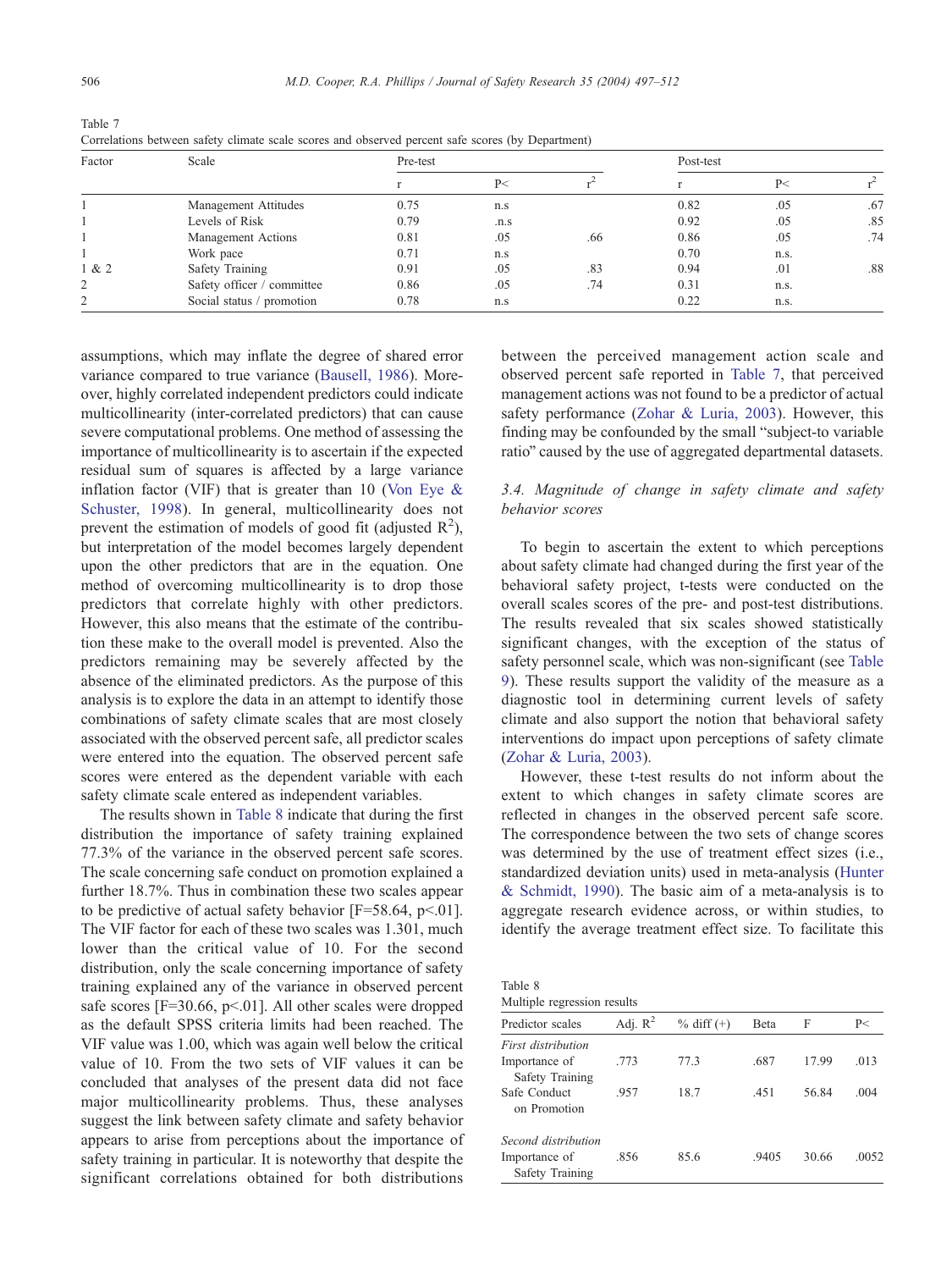<span id="page-10-0"></span>Table 9 Global changes in safety climate by scales

| Scale                    | n <sub>1</sub> | $\bar{X}_1$ | sd  | n <sub>2</sub> | $\Lambda$ | Sd <sub>2</sub> | $6 + 2$ | df  |      |
|--------------------------|----------------|-------------|-----|----------------|-----------|-----------------|---------|-----|------|
| Management Attitudes     | 356            | 3.51        | .72 | 186            | 3.73      | .70             | 3.43    | 540 | .01  |
| Levels of Risk           | 363            | 2.97        | .94 | 186            | 3.14      | 1.02            | 1.93    | 547 | .05  |
| Management Actions       | 358            | 3.43        | .67 | 186            | 3.60      | .69             | 2.85    | 542 | .01  |
| Work pace                | 368            | 3.15        | .87 | 186            | 3.40      | .82             | 3.30    | 552 | .01  |
| Safety Training          | 359            | 2.87        | .51 | 186            | 3.15      | .49             | 6.05    | 543 | .01  |
| Safety officer/committee | 348            | 3.06        | .46 | 186            | 3.13      | .50             | 1.32    | 532 | n.s. |
| Social status/promotion  | 350            | 3.18        | .41 | 186            | 3.27      | .38             | 2.53    | 534 | .01  |

accumulation of results across or within studies, a common statistic needs to be identified. In the present study Cohen's  $d'$  ([Cohen, 1977\)](#page-14-0) was the statistic used. This was derived from differences in mean scores  $(X_1-X_2)$  between the pre and post test of the safety climate measure, divided by the pooled standard deviation  $(Sd_w)$ :

$$
Sd_W\!=\!\big(\big[(N_1\!-1)Sd_1^2\big)\!+\!\big((N_2\!-1)Sd_2^2\big)\big]/(N_1\!+\!N_2-2))^{1/2}
$$

As no pure control group was available and given that the same sample population took part in both the pre and post test, the pooled sample standard deviation was deemed to be the most appropriate ([Mullen, 1989\)](#page-14-0). The result of this conversion provides an estimate of the magnitude of difference between two means in relation to the normal spread of scores in the sample. When the magnitude of 'd' is greater than 0.1, 0.4, and 0.8, the treatment effect is considered small, medium, and large, respectively ([Cohen,](#page-14-0) 1988). The average effect size for organizational interventions is around 0.44 ([Guzzo, Jette, & Katzell, 1985\)](#page-14-0). Credibility intervals are used to identify when moderators are operating and confidence intervals are used to estimate the accuracy of the mean effect size ([Whitener, 1990\)](#page-15-0).

The pre and post means for the departmental safety climate scale scores were transformed and analyzed with an

| Table 10 |  |                                               |  |
|----------|--|-----------------------------------------------|--|
|          |  | Treatment effect sizes for department changes |  |

adapted version of a meta-analytic computer program contained in [Hunter and Schmidt \(1990\).](#page-14-0) Shown in Table 10, the global Cohen's 'd' was  $0.43$  (i.e., medium size effect). However, the small credibility interval and the zero included in the confidence interval indicate that moderator analyses are warranted. For the purposes of this study it was assumed that department was the moderator in question. The  $d$  statistic for each department ranged from 0.02 to 0.57. Other moderators appear to be operating in the Coating, Engineering and Production Office departments, but not for Casting, Finishing and Non-production offices. Although providing useful insights, the purpose of this analyses was to obtain and compare Cohen's 'd' for both climate and behavior scores. As such, no further moderator analyses were conducted. The observed percent safe scores obtained "at the time of each safety climate distribution" were transformed to obtain the treatment effect sizes (Cohen's 'd') for the site as a whole and for each department. Although a small global effect size  $(d=0.33)$  was found, the treatment effect sizes for the departments ranged from -0.09 (no effect) to 0.82 (a large effect), indicating that the magnitude of behavioral changes was considerably different across the departments. These variations in effect size are in accordance with that for the safety climate scores. The small credibility intervals combined with the zero in the con-

| Department            | n    | k              | d      | var            | Credibility interval  | Confidence interval     |
|-----------------------|------|----------------|--------|----------------|-----------------------|-------------------------|
| Safety climate        |      |                |        |                |                       |                         |
| Global                | 464  | 42             | .43    | $\theta$       | .43 to .43            | $-0.04$ to .88          |
| Casting               | 121  | $\overline{7}$ | .57    | .019           | .39 to .75            | $.18$ to $.92$          |
| Coating               | 56   | $\overline{7}$ | .15    | $\overline{0}$ | $.15$ to $.15$        | $-0.39$ to .69          |
| Engineering           | 71   | $\overline{7}$ | .40    | $\Omega$       | .40 to $.40$          | $-0.10$ to .87          |
| Finishing             | 93   | $\overline{7}$ | .44    | .008           | .33 to .56            | $.01 \text{ to } .85$   |
| Non Production office | 67   | $\overline{7}$ | .69    | $\Omega$       | $.69 \text{ to } .69$ | $.16 \text{ to } 1.17$  |
| Production office     | 56   | $\overline{7}$ | .02    | $\mathbf{0}$   | .02 to .02            | $-0.53$ to .56          |
| Observed percent safe |      |                |        |                |                       |                         |
| Global                | *880 | 6              | .33    | .096           | $-.26$ to $.63$       | $-0.24$ to 0.42         |
| Casting               | 168  |                | .51    | $\theta$       | .51 to .51            | $-0.29$ to 0.72         |
| Coating               | 168  |                | $-.09$ | $\Omega$       | $-.09$ to $-.09$      | $-0.30$ to 0.13         |
| Engineering           | 168  |                | .21    | $\Omega$       | .21 to .21            | $0.00 \text{ to } 0.43$ |
| Finishing             | 168  |                | .82    | $\Omega$       | .82 to .82            | $-0.60$ to 1.03         |
| Non Production office | 40   |                | .36    | $\Omega$       | .36 to .36            | $-0.15$ to 0.57         |
| Production office     | 168  |                | .18    | $\Omega$       | $.18$ to $.18$        | $0.03$ to $0.40$        |

\* n=total number of observations; k=total number of effect sizes.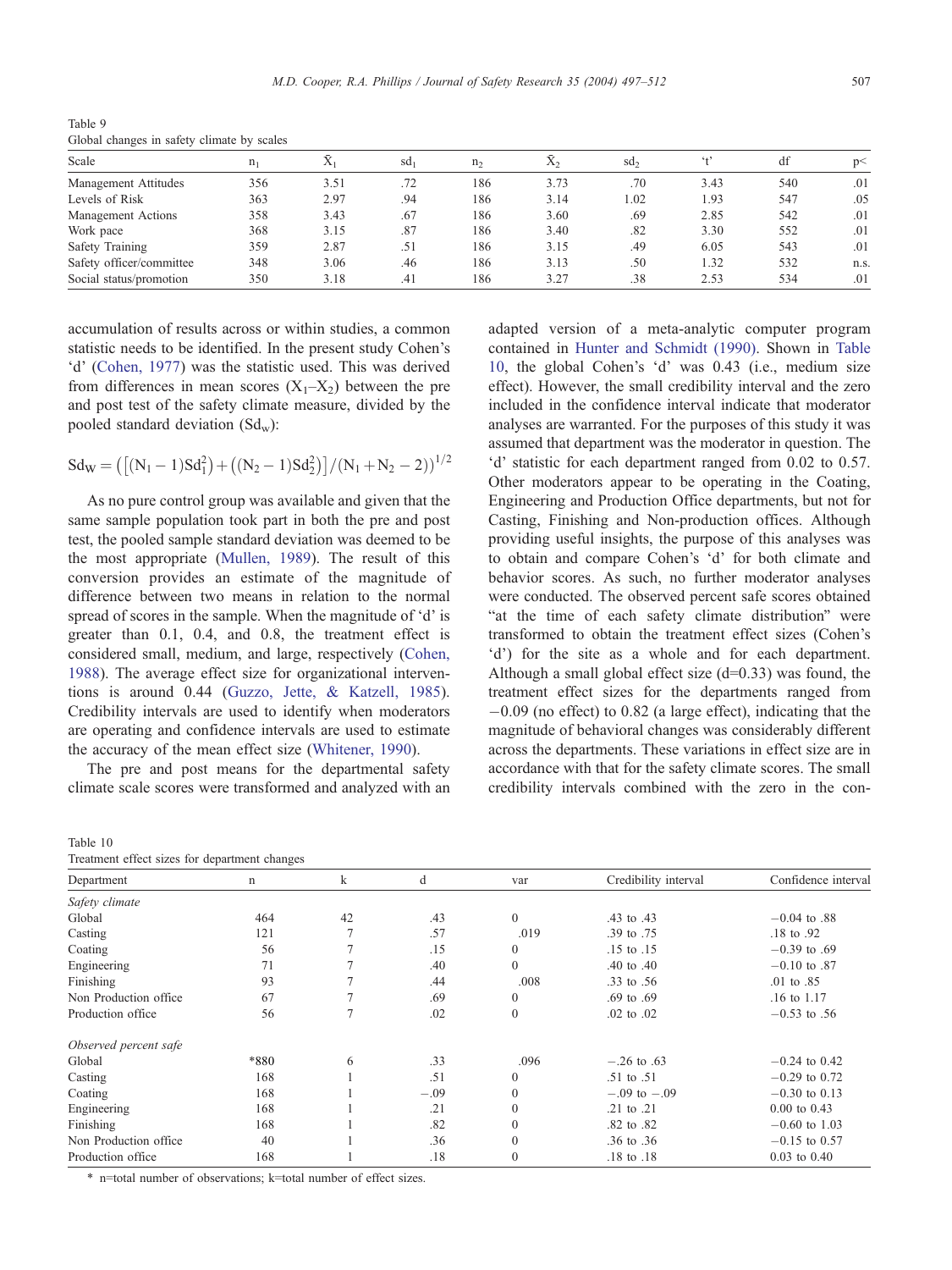fidence intervals suggests that moderators such as 'shift' group may be operating, but no further analyses is warranted for the purposes of this investigation.

A non-significant result ( $r=0.56$ , n.s.) was obtained when the two sets of departmental treatment effect sizes were correlated. Casting was the only department to show a similar magnitude of change for both behavioral  $(d=0.51)$ and climate scores (d=0.57). Difference scores obtained by deducting climate effect sizes from behavioral effect sizes shows that less behavior change was associated with greater change in climate scores in Coating  $(+0.24)$ , Engineering  $(+0.19)$ , and Non-production offices  $(+0.33)$ . Greater behavioral changes was associated with lower climate change scores in Finishing  $(-0.38)$  and Production offices (-0.16). These difference scores demonstrate that the magnitude of change in the two variables will not necessarily be in the same direction. The notion that the magnitude of change in behavioral scores will be reflected in similar changes in safety climate scores is not supported either. This undermines the assumption that positive changes in safety climate perceptions will be associated with equally positive changes in behavior or vice versa.

# 4. Discussion

In accordance with the multiple directions taken by safety climate researchers, this study examined the underlying factor structure of an adapted safety climate measure originally developed by [Zohar \(1980\),](#page-15-0) and attempted to ascertain the instruments discriminant, concurrent, and predictive validity. This study also explored the relationship between safety climate and safety behavior. Based on previous evidence, four hypotheses were tested.

# 4.1. Factor analyses

The factor analytic results supported hypotheses 1 in that a similar two-factor structure was obtained for both distributions with similar Eigen values for the factors, similar scale factor loadings, and reliabilities. This replication confirms the psychometric validity of the current two-factor model of safety climate [\(Rummel, 1970\)](#page-15-0). The first factor comprises facets of safety that employees may use to "directly" assess how safety is operationalized in their organization such as management attitudes and actions, risk levels, speed of work, and the importance of safety training. The second factor comprises of constructs such as the status of safety personnel and the effects of safe conduct on promotion, which may be used to indirectly assess the importance of safety. Interestingly, the importance of safety training was the only scale to load upon both factors. The items comprising this scale were drawn directly from [Zohar's \(1980\)](#page-15-0) measure that had the largest Eigen value in that study. In the present study, this dimension has the lowest factor loadings. Two possibilities may account for this result. First, it may simply reflect

differences between an Israeli and British population. Second, it suggests that the use of stratified sampling across multiple organizations and/or geographical locations ([Zohar,](#page-15-0) 1980) in climate research introduces significant amounts of error variance. This may partially explain why different factor structures emerge from different research groups. Nonetheless, these findings also support [Glendon and Litherland's](#page-14-0) (2000) contention that some safety climate factors are stable across industries and cultures.

# 4.2. Discriminant validity

In partial support of hypotheses 2, the instrument discriminated between demographic groupings of respondents on some safety climate scales, but not all. During the first distribution, the survey exhibited discriminant validity on some scales for job experience, accident involvement, and department, but not for age. Some scale differences were found for all the demographic groupings during the second distribution. It must be recognized that any non-significant statistical differences may simply reflect the fact that people did not actually differ in their views. Of particular note is the significant differences found between departments in both distributions, suggesting that differences in types of work activity and other localized situational conditions are much more important in climate research than personal demographical variables such as age, job experience, or accident involvement. This finding makes sense as safety climate measures tend to try to capture people's perceptions about how safety is operationalized in their *organization*. They do not tend to measure how the prevailing safety climate affects them as 'individuals' who have longer work experience, as older or younger workers, or as accident or non-accident victims. Reporting differences in personal demographic variables can be useful and informative for the participating organization but in the first authors experience these tend not to be used in any practical way. Concentrating on organizational demographics such as job function, divisions, and departments is likely to be a more fruitful route to discovering relationships between safety climate and other organizational variables rather than personal variables. Overall, these study results support the notion that some sub-group differences in perceptions of safety climate will almost always be found. However, attempts to validate various safety climate instruments with the sole use of personal demographic sub-group differences does not appear to be particularly informative about how to further improve the content of measures or safety performance per se. At the very least, empirical justification for using personal demographics as a validation technique is required if safety climate research is to continue progressing.

#### 4.3. Concurrent validity

Notwithstanding the study limitations, the relationships found between safety climate and safety behavior presented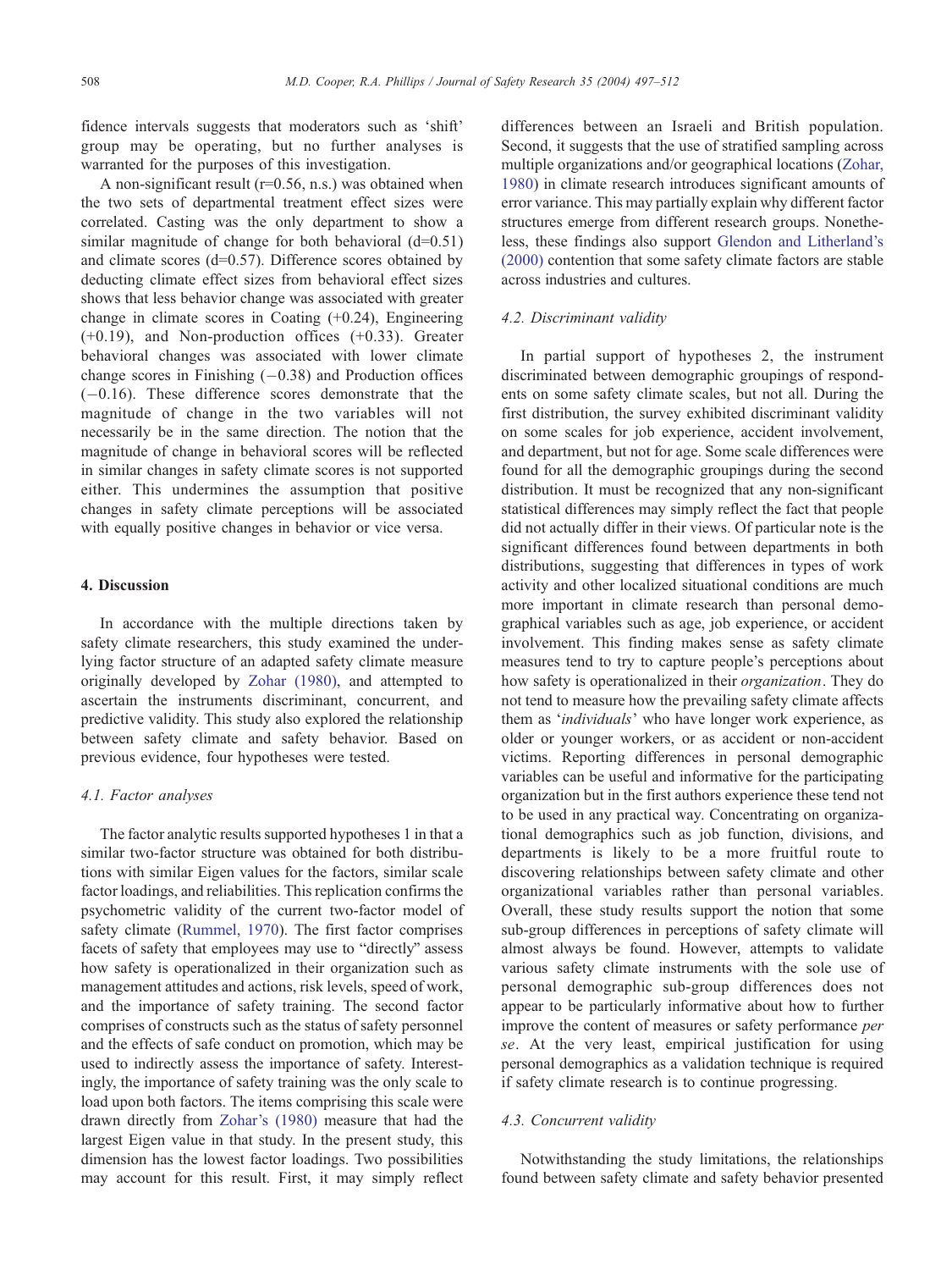in [Table 6](#page-8-0) lead to a rejection of hypothesis 3. Contrary to the results of Structural Equation Modeling studies, there does appear to be a direct relationship between the safety climate and safety behavior when sufficient data is collected ([Glendon & Litherland, 2000\)](#page-14-0). A consistently strong statistical relationship was obtained between observed percent safe and Factor 1 at both time points. As such the scales that comprise Factor 1 may be viewed as key to the measurement of safety climate as they provide an indication of the actual levels of safe behavior exhibited at the time of measurement. Factor 2 was strongly related to levels of safety behavior during the first distribution only. This supports the notion of reciprocal relationships between safety climate and behavior within a hypothesized safety culture model ([Cooper, 2000\)](#page-14-0). Moreover, the "direct" and "indirect" interpretations of the factors suggest that employee assessments of social status becomes less important over time as employee-driven improvement initiatives exert their effect.

The results of Factor 1 may be accounted for by the consistent relationships between the scales for management actions and the importance of safety training with behavior at both time points, as presented in [Table 7.](#page-9-0) The results for the effects of management actions on observed percent safe are in accordance with those of [Zohar and Luria \(2003\),](#page-15-0) which demonstrated relationships between supervisory safety-oriented interactions and significant changes in workers' safety behavior and safety climate scores. However, the multiple regression results presented in [Table 8](#page-9-0) strongly suggest that perceptions about the importance of safety training in particular are predictive of actual ongoing behavior. This supports climate studies that examined the links between training and self-report measures of safety culture [\(Arboleda et al., 2003\)](#page-13-0), safety behavior ([Garavan &](#page-14-0) OBrien, 2001), and expert ratings ([Zohar, 1980\)](#page-15-0) but contradict those examining accident history ([Lee & Harri](#page-14-0)son, 2000; Vredenburgh, 2002). This contradiction is important to safety climate research as many other validation attempts have focused on accident history (e.g., [Mearns et al., 2003; Niskanen, 1994; O'Toole, 2002; Silva](#page-14-0) et al., 2004; Varonen & Mattila, 2000; Zohar, 2000) based on the assumption that there are hypothesized paths from climate to behavior to accidents ([Zohar, 2002\)](#page-15-0). This study further indicates a lack of correspondence between recorded levels of observed percent safe and recorded accident rates. In this same factory, a non-significant correlation  $(r=0.95,$ n.s.) was obtained ([Cooper et al., 1994\)](#page-14-0) when the association between the site's observed percent safe and lost time accident rate was examined. Instead, large associations for absenteeism rate  $(r=0.75, p<.01)$  and machine "downtime" ( $r=0.67$ ,  $p<.01$ ) were demonstrated. Such findings indicate that there is a weak link between actual behavior and officially recorded accident rates. Rather, other more generalized organizational factors that affect safety appear more closely linked to accident rates ([Gershon et al., 1999; Mearns et al., 2003; Van Vuuren,](#page-14-0)

2000; Varonen & Mattila, 2000) and it may be these that the majority of safety climate studies are tapping into rather than levels of safety behavior per se. It could be argued, therefore, that where the path from safety climate to accidents is hypothesized to be via behavior ([Zohar, 2002\)](#page-15-0) the use of accident rates for validation in safety climate research may not be appropriate. In these instances, it would appear that the relationship between actual behavior and accident rate needs to be established prior to establishing any relationships between safety climate scales and accident rate. However, when both organizational and safety climate are examined together ([Silva et al., 2004\)](#page-15-0), accident rate might be more appropriate as the effects of the measured organizational climate can be partialled out. A further note of caution when using accident rate for validation, however, is to recognize that as well as their being a potential for lack of reliability ([Zohar, 1980\)](#page-15-0), historical fact (i.e., the past reality) is inevitably compared with present perceptions. In other words, "apples" and "oranges" are being compared.

#### 4.3.1. Magnitude of climate and behavior change

In general, the null hypothesis that changes in safety behavior will not be reflected in equal changes in safety climate scores was supported. Only one department's change scores matched reasonably well. Positive changes in safety climate scores within three departments were not matched with equally positive changes in behavior. However, two departments exhibiting less change in safety climate scores were accompanied by greater changes in behavior. This latter finding supports other evidence indicating that behavioral improvement programs of the type described here may lead to behavior change without any noticeable change in attitudes ([McKnight & McPher](#page-14-0)son, 1986). An alternative explanation is that these results are confounded by changes in the behavioral safety checklists, in that different sets of behaviors were being monitored at the different time points. However, it could be argued that the safety climate of the facility also changed over time as remedial actions were completed and safety behavior improved. Moreover, safety climate measures are designed to capture such changes. The one constant in organizational life is change. As such, safety climate and safety behavior is dynamic and always in a state of flux, which supports the regular use of safety climate surveys. Nonetheless, whatever the explanation there has been a long held assumption that safety climate scores provide an accurate representation of actual safety performance. These study results provide a timely warning that safety climate scores do not necessarily reflect actual levels of safety behavior or safety performance per se, suggesting that the use of multiple performance indicators might be warranted to validate safety climate measures. This would also offer the advantage of providing further insights into the underlying relationships between employee perceptions about safety and safety performance per se.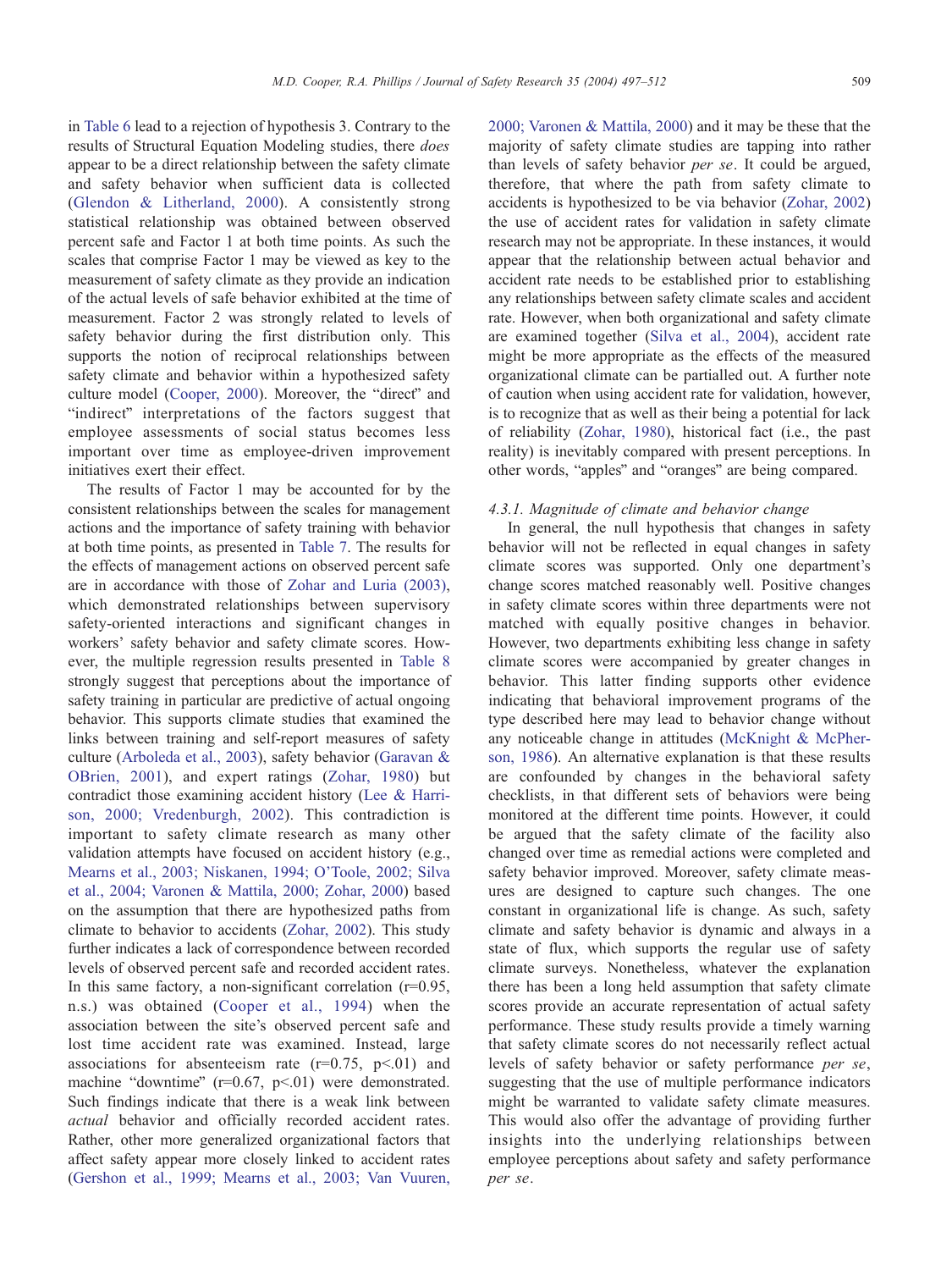# <span id="page-13-0"></span>4.4. Study limitations

Although this study adds to the extant safety climate literature by obtaining apparent safety climate–behavior relationships, the study has two specific limitations. First, when attempts have been made to establish climate– behavior relationships this study has relied heavily on correlation coefficients with a limited number of cases resulting from the aggregation of department scores. This has obviously diminished statistical power, which in turn inhibits any causal interpretations of the results. Following in the footsteps of [Mearns et al. \(2003\),](#page-14-0) a perusal of the pattern of correlations as well as the absolute values suggest the obtained degrees of association between the two variables are truly indicative of the magnitude of relationship. However, correlations do not indicate cause and effect, merely that there is a statistical relationship. Thus, we do not know whether the exhibited levels of safe behavior influenced employee's perceptions of safety climate, or whether the prevailing safety climate influenced actual safety behavior. However, the scale concerning perceptions of the importance of safety training does appear to be a predictor of actual safety behavior. Further research will establish whether this result is generalizable to other sample populations.

Second, the study was conducted in one manufacturing facility, in one industry, in one country. Thus the results may not generalize to other industries, manufacturing facilities, or countries, although [Zohar and Luria's \(2003\)](#page-15-0) oil refinery results suggest that changes in observed behavior do lead to changes in perceptions of safety climate. They did not, however, attempt to correlate the behavior scores with the safety climate scores to establish any relationships.

This study is the first in a series of four conducted during the 1990s by the first author where a safety climate measure was distributed twice (at least 12 months apart), while a behavioral safety initiative was also implemented. These will be reported in the near future, but research by others is also required to replicate these results in different industries utilizing different safety climate instruments and outcome measures.

# 5. Impact on industry

The finding that safety climate perceptions will not necessarily match actual levels of safety performance strongly suggests that industry should focus its *primary* safety improvement effort on changing unsafe situations and conditions as well as people's safety behavior at all organizational levels, rather than concentrating on improving people's attitudes, beliefs, and perceptions about safety. It is reductions in the frequency of unsafe behaviors and their antecedents (i.e., unsafe conditions or situations) that reduce the opportunity for accidents to occur, not perceptions about how safety is operationalized. Support for this

viewpoint comes from empirical evidence that shows that hypothesized paths from attitudes and beliefs (i.e., climate perceptions) to behavior to accidents and injuries are weak ([Lund & Aarø, 2004\)](#page-14-0). This is not to downplay the importance of perceptions about safety climate for improving safety performance. In accordance with [Carroll \(1998\)](#page-14-0) the role of such perceptions is very important in highlighting where system and physical changes are required within an organization, as well as safety related behaviors at all hierarchical levels. As such, all organizations should regularly survey their prevailing safety climate to identify potential issues.

# 6. Summary

This study has established an empirical link between a limited set of safety climate perceptions and actual safety behavior. It has also demonstrated how complex the overall relationship is: changes in climate perceptions do not necessarily reflect changes in levels of behavioral safety performance. Equally, changes in safety behavior are not necessarily reflected in safety climate perceptions. Such results challenge many of the assumptions that have typified previous research. This degree of complexity requires that much more research is undertaken on the relationship between actual safety performance and safety climate, making use of a variety of safety performance outcome variables rather than relying primarily on self-report instruments that lead to "cul de sacs." After nearly 25 years research we are still under "starters orders" with a long way to go before the field can truly begin to progress in a meaningful way to the benefit of its major stakeholders: employees and industry.

#### References

- Arboleda, A., Morrow, P. C., Crum, M. R., & Shelley II, M. C. (2003). Management practices as antecedents of safety culture within the trucking industry: similarities and differences by hierarchical level. Journal of Safety Research, 34, 189-197.
- Barling, J., Loughlin, C., & Kelloway, E. K. (2002). Development and Test of a Model Linking Safety-Specific Transformational Leadership and Occupational Safety. Journal of Applied Psychology, 87, 488 – 496.
- Barrick, M., & Mount, M. (1991). The big 5 personality dimensions and job performance: A meta analysis. Personnel Psychology, 44, 1 – 25.
- Bausell, R. B. (1986). Practical Guide to Conducting Empirical Research. London: Harper Collins.
- Brown, K. A., Willis, P. G., & Prussia, G. E. (2000). Predicting safe employee behavior in the steel industry: Development and test of a sociotechnical model. Journal of Operations Management, 18,  $445 - 465$ .
- Brown, R. L., & Holmes, H. (1986). The use of a factor-analytic procedure for assessing the validity of an employee safety climate model. Accident Analysis and Prevention, 18, 445 – 470.
- Budworth, N. (1997). The development and evaluation of a safety climate measure as a diagnostic tool in safety management. IOSH Journal, 1,  $19 - 29.$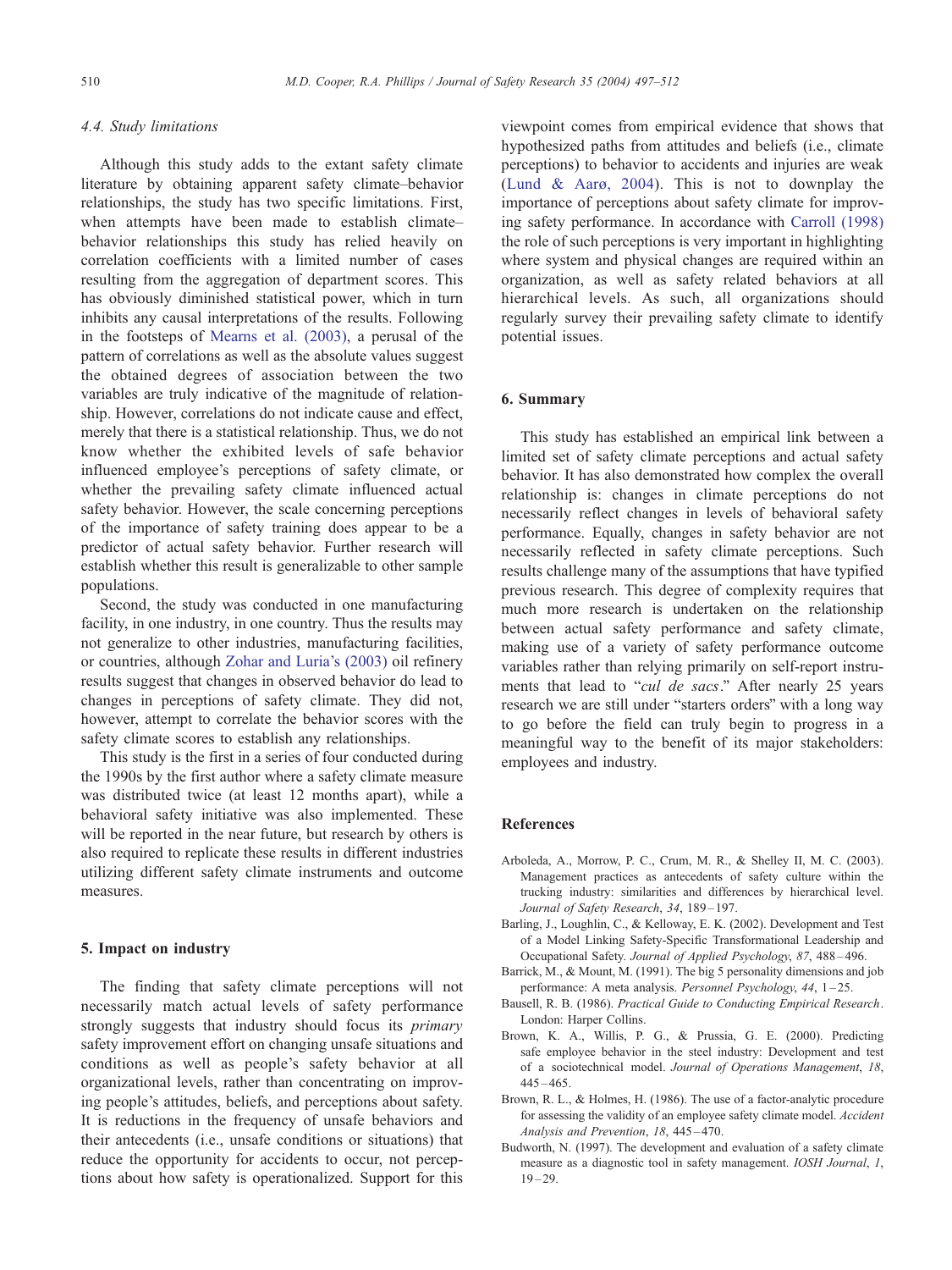- <span id="page-14-0"></span>Byrom, N., & Corbridge, J. (1997, 22–24 Sept.). A tool to assess aspects of an organisations health & safety climate. Proceedings of International Conference on Safety Culture in the Energy Industries. University of Aberdeen.
- Cabrera, D. D., & Isla, R. (1998). The role of safety climate in a safety management system. In A. Hale, & M. Baram (Eds.), Safety Management: The challenge of change. Oxford: Elsevier.
- Carroll, J. S. (1998). Safety culture as an ongoing process: Culture surveys as opportunities for enquiry and change. Work & Stress, 12, 272 – 284.
- Cheyne, A. J. T., Cox, S., Oliver, A., & Tomas, J. M. (1998). Modelling safety climate in the prediction of levels of safety activity. Work & Stress, 12, 255-271.
- Cohen, J. (1977). Statistical Power Analyses for the Behavioral Sciences. Hillsdale, NJ: Lawrence Earlbaum.
- Cohen, J. (1988). Statistical Power Analyses for the Behavioral Sciences (2nd ed.). Hillsdale, NJ: Lawrence Earlbaum.
- Cohen, J. M. (2002). Measuring safety performance in construction. Occupational Hazards, 64(6), 41 – 44.
- Cook, J. D., Hepworth, S. J., Wall, T. D., & Warr, P. B. (1993). The Experience of Work: A Compendium and Review of 249 Measures and Their Use. London: Academic Press.
- Cooper, M. D. (2000). Towards a Model of Safety Culture. Safety Science,  $32(6)$ , 111 – 136.
- Cooper, M. D., & Phillips, R. A. (1994). Validation of a Safety Climate Measure. The British Psychological Society, Annual Occupational Psychology Conference. Birmingham Metropole, Jan 3–5.
- Cooper, M. D., Phillips, R. A., Sutherland, V. J., & Makin, P. J. (1994). Reducing Accidents with Goal-setting & Feedback: A field study. Journal of Occupational and Organisational Psychology, 67,  $219 - 240$
- Cox, S. J., & Cheyne, A. J. T. (2000). Assessing safety culture in offshore environments. Safety Science, 34, 1-3.
- Cox, S. J., & Cox, T. R. (1991). The structure of employee attitudes to safety: A European example. Work & Stress, 5, 93-106.
- Cox, S. J., & Flin, R. (1998). Safety culture: philosophers stone or man of straw. Work & Stress, 12, 189-201.
- Coyle, I. R., Sleeman, S. D., & Adams, N. (1995). Safety Climate. Journal of Safety Research, 26, 247 – 254.
- Cronbach, L. J. (1951). Coefficent alpha and the internal structure of tests. Psychometrika, 16, 297 – 334.
- Dedobbeleer, N., & Beland, F. (1991). A safety climate measure for construction sites. Journal of Safety Research, 22, 97-103.
- Diaz, R. I., & Cabrera, D. D. (1997). Safety climate and attitude as evaluation measures of organizational safety. Accident Analysis and Prevention, 29(5), 643 – 650.
- Donald, I., & Canter, D. (1994). Employee attitudes and safety in the chemical industry. Journal of Loss Prevention in the Process Industries,  $7, 203 - 208$
- Drexler, J. (1977). Organizational Climate: Its homogeneity with organizations. Journal of Applied Psychology, 62, 38 – 42.
- Duff, A. R., Robertson, I. T., Phillips, R. A., & Cooper, M. D. (1994). Improving safety by the modification of behavior. Construction Management and Economics, 12, 67-78.
- Flin, R., Mearns, K., O'Connor, P., & Bryden, R. (2000). Measuring safety climate: identifying the common features. Safety Science, 34, 177 – 193.
- Fuller, C. W., & Vassie, L. H. (2001). Benchmarking the safety climate of employees and contractors working within a partnership arrangement: A case study in the offshore oil industry. Benchmarking, 8, 413 – 430.
- Garavan, T. N., & OBrien, F. (2001). An investigation into the relationship between safety climate and safety behaviors in Irish organizations. Irish Journal of Management, 22, 141 – 170.
- Gershon, R. R. M., Karkashian, C. D., Vlahov, D., Kummer, L., Kasting, C., Green-McKenzie, J., et al. (1999). Compliance with universal precautions in correctional health care facilities. Journal of Occupational and Environmental Medicine, 41(3), 181 – 189.
- Glendon, A. I., & Litherland, D. K. (2000). Safety climate factors, group differences and safety behavior in road construction. Safety Science, 39,  $157 - 188.$
- Glendon, A. I., & Stanton, N. (2000). Perspectives on safety culture. Safety Science, 34, 193-214.
- Grindle, A. C., Dickinson, A. M., & Boettecher, W. (2000). Behavioral Safety and Research in Manufacturing Settings: A Review of the Literature. Journal of Organizational Behavior Management, 20, 29 – 68.
- Guldenmund, F. (2000). The nature of safety culture: a review of theory and research. Safety Science, 34, 215-257.
- Guzzo, R. A., Jette, R. D., & Katzell, R. A. (1985). The effects of psychologically based interventions on worker productivity. Personnel Psychology, 38, 275 – 291.
- Hayes, B. E., Perander, J., Smecko, T., & Trask, J. (1998). Measuring Perceptions of Workplace Safety: Development and Validation of the Work Safety Scale. Journal of Safety Research, 29, 145 – 161.
- Hofmann, D. A., & Stetzer, A. (1996). A cross-level investigation of factors influencing unsafe behaviors and accidents. Personnel Psychology, 41,  $307 - 339$
- Hunter, J. E., & Schmidt, F. L. (1990). Methods of Meta-Analysis. London: Sage.
- International Atomic Energy Agency [IAEA] (1988). Basic Safety Principles for Nuclear Power Plants. Safety Series No 75-INSAG-3. Vienna: International Nuclear Safety Advisory Group.
- Joyce, W., & Slocum Jr., J. W. (1984). Collective climates: Agreement as a basis for defining aggregate climates in organizations. Academy of Management Journal, 27, 721-742.
- Kaiser, H. F. (1974). An index of factorial simplicity. Psychometrika, 39,  $31 - 36.$
- Lee, T., & Harrison, K. (2000). Assessing safety culture in nuclear power stations. Safety Science, 34, 61-97.
- Lund, J., & Aarø, J. E. (2004). Accident prevention. Presentation of a model placing emphasis on human, structural and cultural factors. Safety Science, 42(4), 271 – 324.
- McAfee, R. B., & Winn, A. R. (1989). The use of incentives/feedback to enhance workplace safety: A Critique of the literature. Journal of Safety Research,  $20, 7-19$ .
- McDonald, N., & Ryan, F. (1992). Constraints on the development of safety culture: A preliminary analysis. Irish Journal of Psychology, 13,  $273 - 281$ .
- McKnight, A. J., & McPherson, K. (1986). Evaluation of peer intervention training for high school alcohol safety education. Accident Analysis and Prevention, 18, 339 – 347.
- Mearns, K., Flin, R., Gordon, R., & Fleming, M. (1998). Measuring safety climate in offshore installations. Work & Stress, 12, 238 – 254.
- Mearns, K., Whitaker, S. M., & Flin, R. (2003). Safety climate, safety management practice and safety performance in offshore environments. Safety Science, 41, 641-680.
- Miller, K. I., & Monge, P. R. (1986). Participation, satisfaction, and productivity: A meta- analytic review. Academy of Management Journal, 29, 727 – 753.
- Muchinsky, P. M. (2004). Psychology applied to work (7th ed.). Florence, KY: Thomson/Wadsworth.
- Mullen, B. (1989). Advanced BASIC Meta-Analysis. Hillsdale, NJ: L. Erlbaum.
- Neal, A., Griffin, M. A., & Hart, P. M. (2000). The impact of organizational climate on safety climate and individual behavior. Safety Science, 34,  $99 - 109$
- Newman, J. (1975). Understanding the organizational structure-job attitude relationship through perceptions of the work environment. Organizational Behavior and Human Performance, 14, 371 – 397.
- Niskanen, T. (1994). Assessing the safety environment in work organization of road maintenance jobs. Accident Analysis & Prevention, 26, 27 – 39.
- Norusis, M. J. (1985). SPSSx: Advanced Statistic Guide. New York: McGraw-Hill.